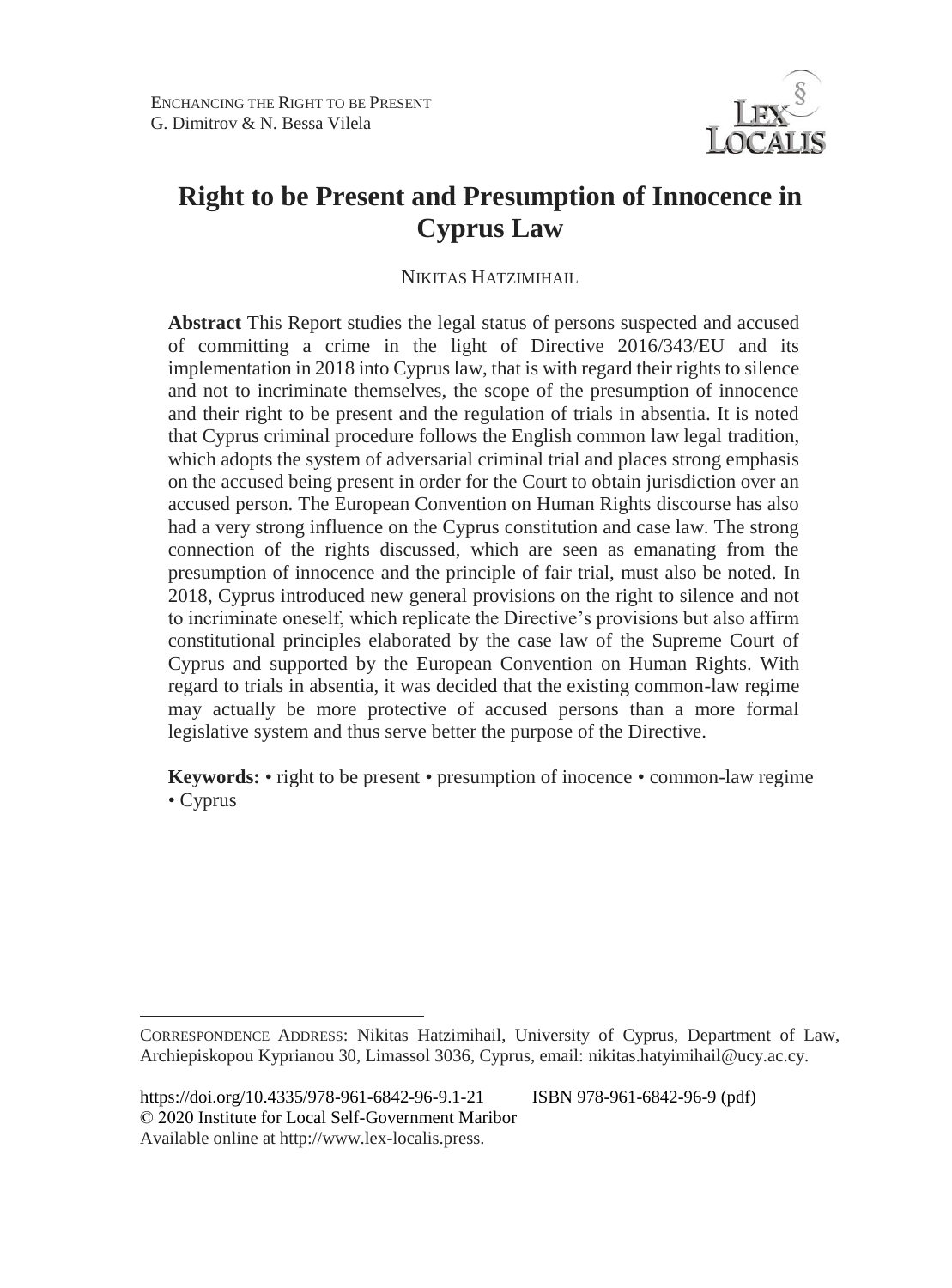#### **1 Introduction**

From the point of view of comparative law, Cyprus is a mixed legal system in the sense that both major European legal traditions co-exist, each in control of specific legal fields (Hatzimihail, 2013). Unlike other mixed legal systems, in Cyprus the English common law tradition dominates the core subjects of private law (including contracts and torts), as well as criminal law and procedural law across the board (Hatzimihail, 2015). For the purposes of this study, Cyprus should be regarded as a common-law jurisdiction.

The common-law background (and orientation) of the criminal justice system is an important reason why a study of Cyprus can contribute a distinct perspective to the PRESENT project. This is so especially if one considers the very rich Anglo-American case law on matters pertaining to the presumption of innocence, the right to silence and not to incriminate oneself and on the right of the accused to be present and be effectively heard at court. Another reason lies in the relatively small size of the jurisdiction, which allows a more comprehensive view of how the norms in question actually operate (Hatzimihail, 2017). On the other hand, this small size, together with the relatively undeveloped doctrinal discussion, present certain challenges for both doctrinal and empirical research into Cyprus criminal procedure law and practice. This realisation also helps underline the importance of PRESENT research on Cyprus: in evaluating the preimplementation state of affairs and in tracing the potential influence of the implementing legislation on Cyprus legal practice, there is a contribution to be made to both better understanding and reforming the administration of criminal justice in the island and to fulfilling the objectives underlying the broader European Area of Justice, Freedom and Security and especially Directive 2016/343.

The purpose of this country report is to present and evaluate the state of play in Cyprus law and the criminal justice system with regard to the treatment of persons suspected and accused of committing a crime. This entails, on the one hand, a study of the law immediately prior to the introduction of Directive 2016/343 into the Cyprus legal system and, on the other hand, an evaluation of the changes that have possibly been brought– or are expected to be brought – by the Directive and its national implementation. As will be seen, the Directive was implemented only very recently and the short-term changes it has ushered in are minimal.

This is essentially a doctrinal study that takes due account of the results of empirical research conducted and material consulted. **Section 2** provides the context necessary for understanding Cyprus law. The state of affairs prior to the implementation of the Directive is described in **Sections 3** and **4**, regarding the presumption of innocence and the right to be present respectively. **Section 5** presents the actual legislative implementation of the Directive, the policy debates during the implementation process and speculates about long-term trends.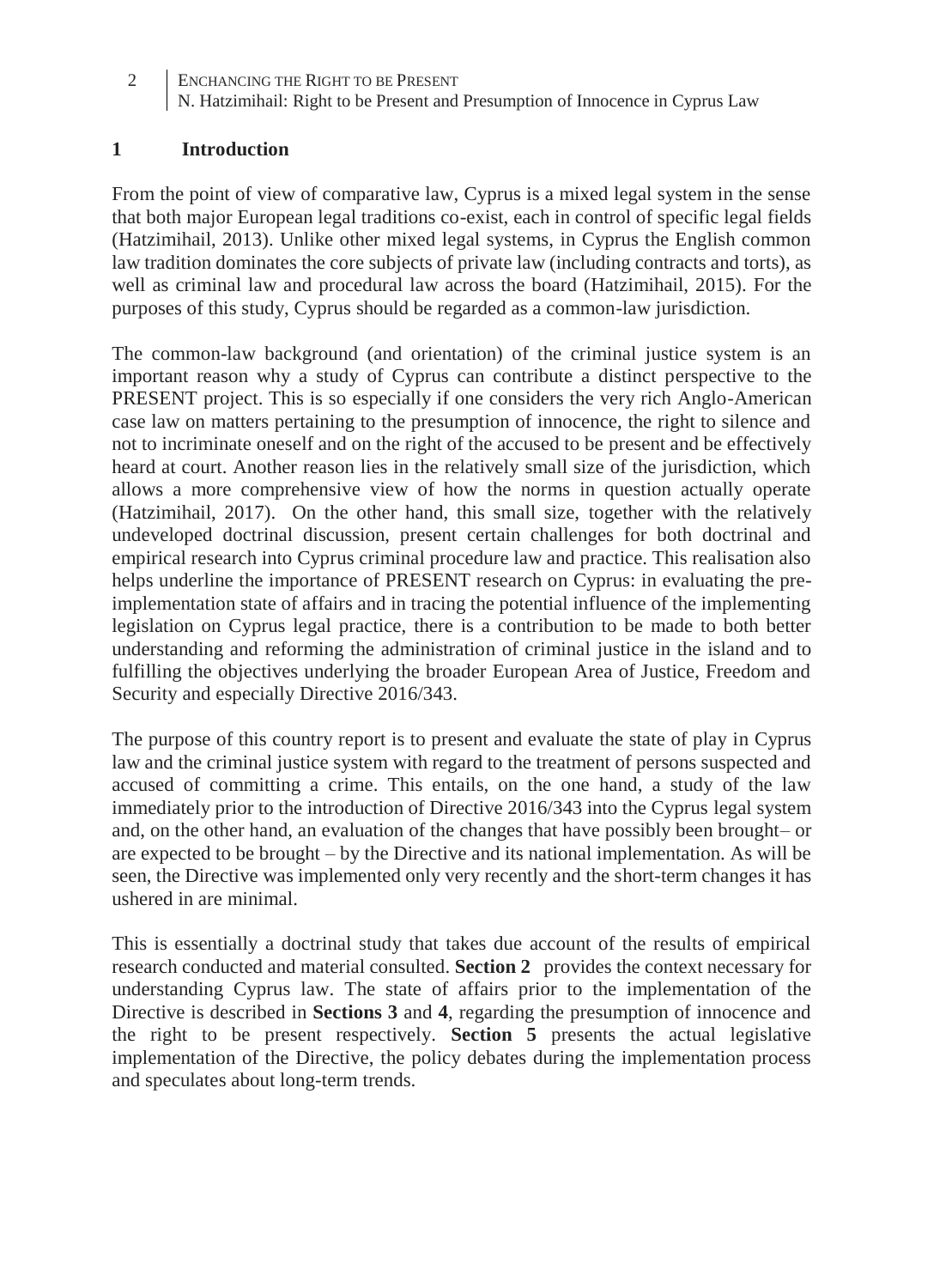#### **2 The Context**

The emphasis of this Study is on doctrinal analysis, with due consideration of the results of the empirical research conducted and material consulted. It is imperative therefore to first explain in more detail the theory and operation of sources of Cyprus law, before proceeding with consideration of the remaining material. Prior to that, however, the basic features of the Cyprus criminal justice system must be outlined.

### **2.1 Criminal Processes in Cyprus**

Cyprus has a two-instance judicial system. At the trial level, criminal jurisdiction vests either the District Court (a single judge sitting) for less serious offenses or the Assizes Court (Κακουργοδικείο), which is essentially a panel composed of three senior judges of the District Court for felonies. On the contrary there is no jury system or any kind of lay participation in criminal justice.

Arts 20 and 24 of the Courts of Justice Law 1960 define the jurisdiction, for criminal cases, of the Assizes Court and the District Court respectively. The Assizes Court is conceptually the principal criminal court, even though it adjudicates only serious cases, essentially felonies. According to Art. 24, the criminal jurisdiction of the District Court as such, i.e. in single-judge bench, to "judge summarily all offenses punishable with imprisonment for a term not exceeding five years or with a fine not exceeding fifty thousand [Cyprus] pounds" i.e. approximately  $€80.000$ . The term comes from the colonial-era legislation, where jurisdiction was limited to even pettier offenses (e.g. imprisonment of up to a year).

Appeals to the Supreme Court are allowed in all cases (Art 25(2) of the Courts of Justice Law 1960), with no leave to appeal required (unlike some common-law jurisdictions; Cyprus court costs are also relatively low, again unlike some common-law jurisdictions). Even though the Supreme Court is primarily a common-law appellate court, focused on questions of law, it has the ability even to review facts and rehear evidence (Art. 25(3): ".. the Supreme Court … shall not be bound by any determinations on questions of fact made by the trial court and shall have power to review the whole evidence, draw its own inferences, hear or receive further evidence and, where the circumstances of the case so require, re-hear any witnesses already heard by the trial court, and may give any judgment or make any order which the circumstances of the case may justify").

Cyprus criminal process follow the system of adversarial criminal trial. Cyprus has a body of full-time professional prosecutors, consisting of government lawyers working within the Law Office of the Republic (Kyprianou, 2010). The Attorney-General of the Republic is the head of the Law Office and has the final say over all prosecutions. Cyprus has a unitary Police force, whose roots go back to the colonial era and whose scope even extends to fire-brigade and coastguard duties (unlike other Southern European countries who have separate police forces for cities or the countryside). Police handles all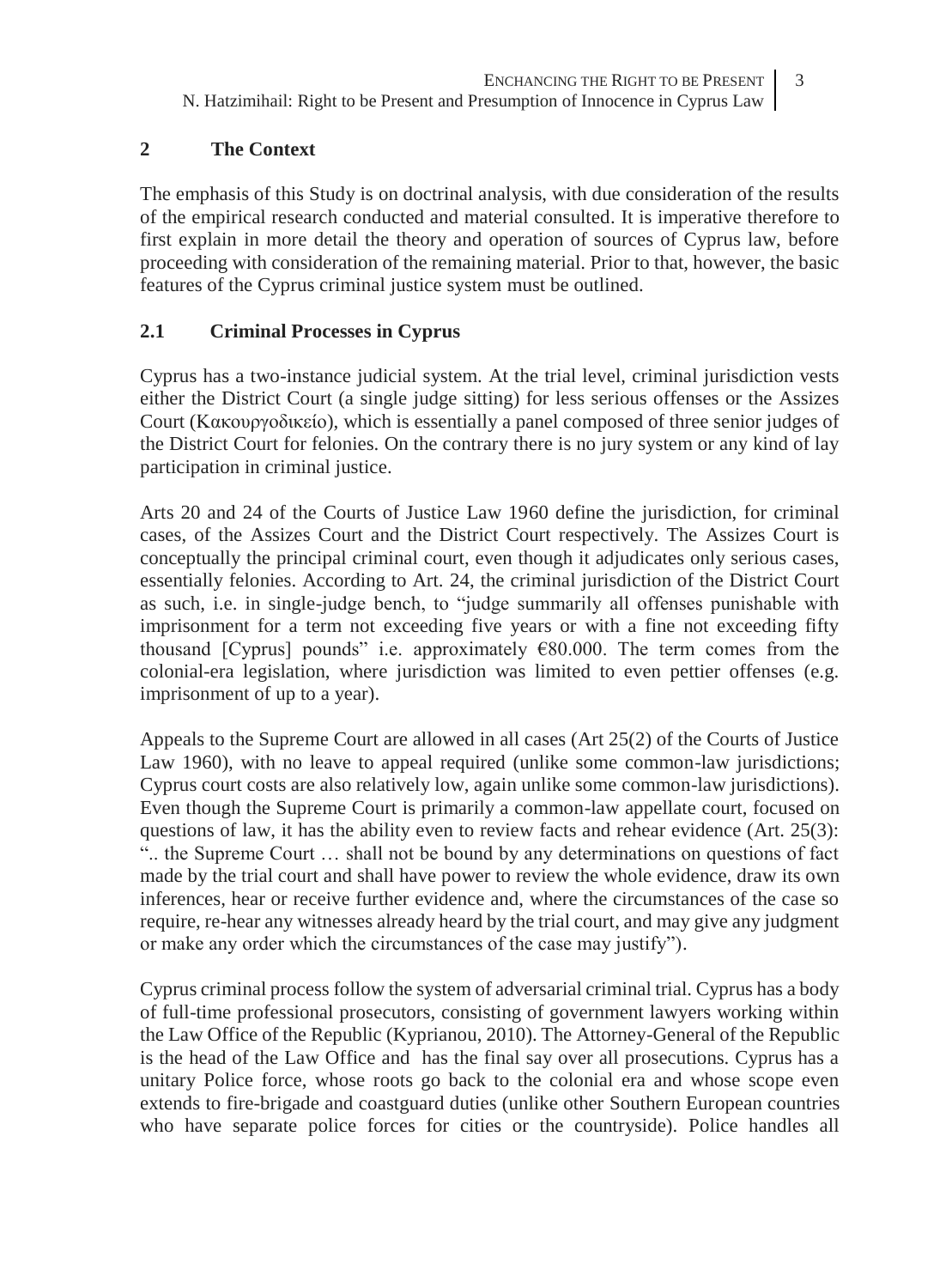investigations – there is no institution of investigating magistrates – and even prosecutions of petty offenses.

#### **2.2 Sources of Cyprus Criminal Law**

 $\overline{a}$ 

Cyprus criminal law and procedure follow the English common law tradition(Papacharalambous, 2015; Hatzimihail, 2013). The starting point however for both substantive and procedural criminal law consists of "codes" – colonial-era legislation seen as codifying the English common law and interpreted in accordance with the evolving English case law. In the case of criminal procedure, the paramount source is the Criminal Procedure Law (Cap. 155) This Law (in Greek: περί Ποινικής Δικονομίας Νόμος, Κεφ. 155) was originally enacted during the British colonial rule of Cyprus (1878- 1960), taking its essential form by 1948 with subsequent modifications to this day. Most of its fundamental provisions dealt with below have remained intact, although some modifications have been made, as noted in the appropriate point in our text. Compared to a Continental Code of Criminal Procedure, the Criminal Procedure Law does not contain a "general part" or expressly states principles – the first such express principles were in fact only added, in the very beginning of the Law, by the legislation implementing Directive 2016/343 in 2018. The Law has however survived, with the necessary adjustments, to this day. It is clearly oriented towards judges, legal practitioners and police officers with an eye for leaving some discretion to the judge, as is common in the common-law tradition. As will be seen, in some cases such discretion has allowed the system to operate effectively in the interests of the accused.<sup>1</sup>

The other important piece of legislation for our subject is the Rights of Suspect Persons, Arrested Persons and Persons Held in Custody Law 2005. The Law was originally enacted as the Rights of Arrested Persons and Persons Held in Custody Law; it was amended in 2014 and 2017 in order to implement Directives 2012/13 and 2013/48. The reference to "Suspect Persons" in its summary title was actually added by the legislation implementing Directive 2016/343.

The other major source of written law is the Constitution of the Republic of Cyprus (1960). The Constitution includes a chapter on the bill of rights, whose provisions are influenced by or often replicate the provisions of the European Convention on Human Rights. This is notably the case with regard to Articles 11-12 and 30 of the Constitution which correspond (in this order) to Articles 5, 7 and 6 of the Convention. Both the Constitution and the European Convention have higher legal force than legislation. But the influence of both is deeper than simply as a control mechanism of legislative excesses.

<sup>&</sup>lt;sup>1</sup> See in Section V below the argument made (including notably by the Supreme Court) in the legislative discussion about implementing the Directive, i.e. that under the existing system where the judge simply has discretion to proceed with the trial in the absence of the accused, such discretion is less likely to be exercised for a trial in absentia than in a more formal system with conditions.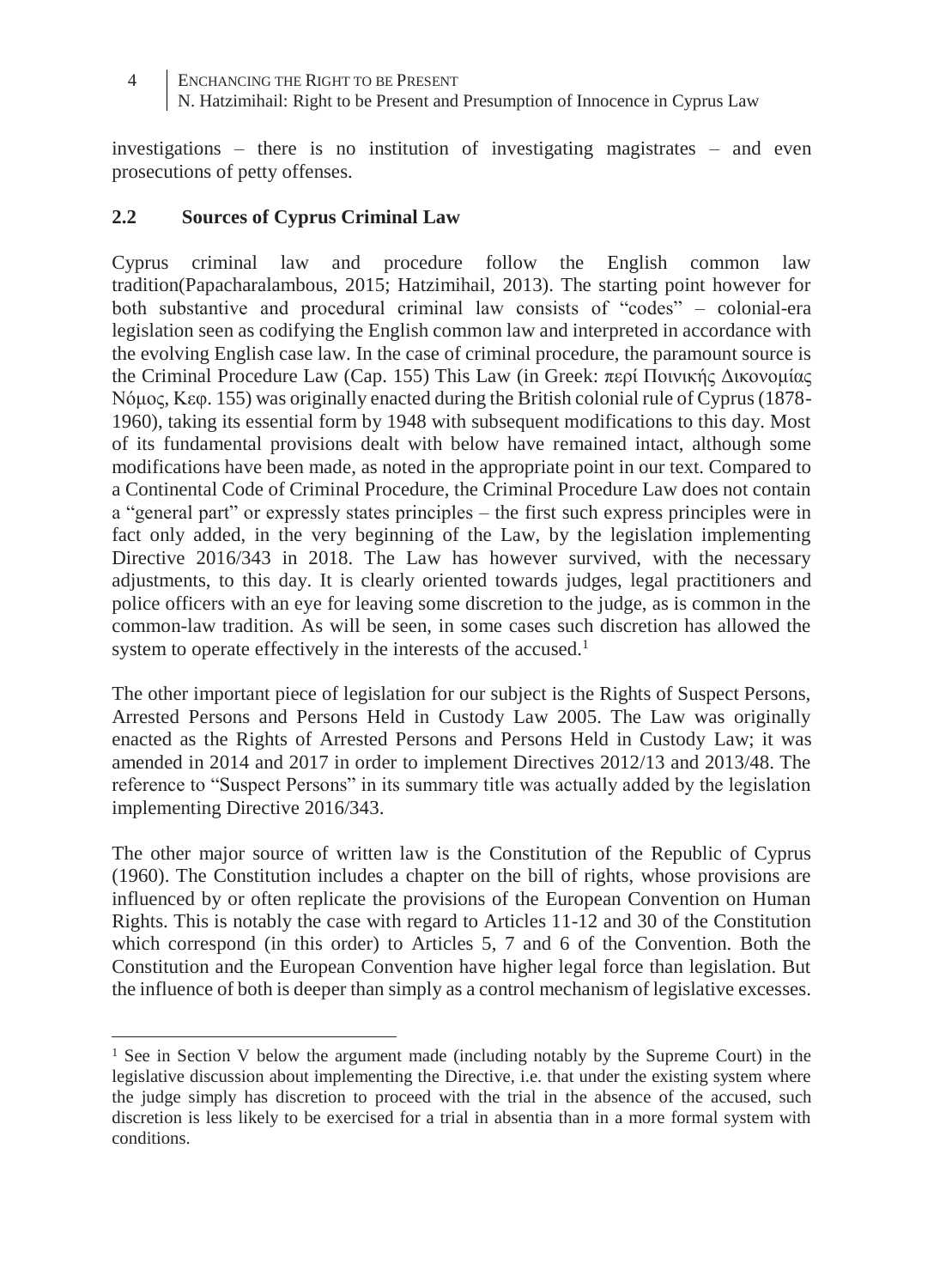In the absence of general principles expressly pronounced in the colonial-era (or subsequent) legislation, but also the lack of influential scholarly publications, the Constitution has become an integral part of the criminal justice discourse in its core. Constitutional doctrine with regard to fundamental rights has been built upon ECHR doctrine and case law.

Case law is an important element of this system, and references to case law abound in the following pages. It must be noted that, even though Cyprus criminal procedure falls squarely within the English legal tradition, references to English case law are reserved for specific, novel or controversial cases (unlike other fields shaped by English common law, such as contracts and commercial law), and this explains why English reference works were not used more in this report. In contrast to this, a body of Cyprus appellate case law has been developed by the Supreme Court – sitting either as criminal appeals court or as a constitutional court – since independence. This case law interprets the Criminal Procedure Law and examines the practices of police and lower courts. It has also elucidated the constitutional provisions pertinent to the subject.

#### **2.3 Distinctive features of the common-law tradition in criminal trials**

It is very important to note that the Cyprus criminal justice system, being a creature of the common-law tradition, is grounded upon the **adversarial model of criminal trial**. Compared to a continental system following the inquisitorial model of criminal trial, the adversarial one places an even more important role in having the accused person present his or her own case, with the help of a qualified legal counsel (Langbein, 2003). One may argue either that the adversarial system better protects the rights of the defendant or, quite the contrary, that there is no distinction between investigators and the prosecution. It is true that, compared to a Continental inquisitorial process, there are fewer procedural stages between investigation and trial at court, but there are equivalent mechanisms for disposing of cases, by granting prosecution considerable leeway in deciding whether to prosecute. For better or for worse, there is no fiction of a neutral prosecutor – even the architecture of the court room on the one hand points to direct opposition between prosecution and defense and on the other hand elevates the accused person to the status of opposing party vis-à-vis the prosecution. For such a system to work, it is even more important than in an inquisitorial system for the accused to be present at trial and to be able to present his or her case. This explains in part the reluctance of common-law courts, and more specifically Cyprus courts, to try a case in absentia.

Another conceptual reason for this reluctance is that common law doctrines on jurisdiction have remained more attached to traditional notions about obtaining jurisdiction, according to which the court had to physically obtain jurisdiction over the defendant, notably by serving to the defendant in person the summons. Service of summons is thus paramount for obtaining jurisdiction, rather than a technical means of ensuring that defendants are informed of the case against them.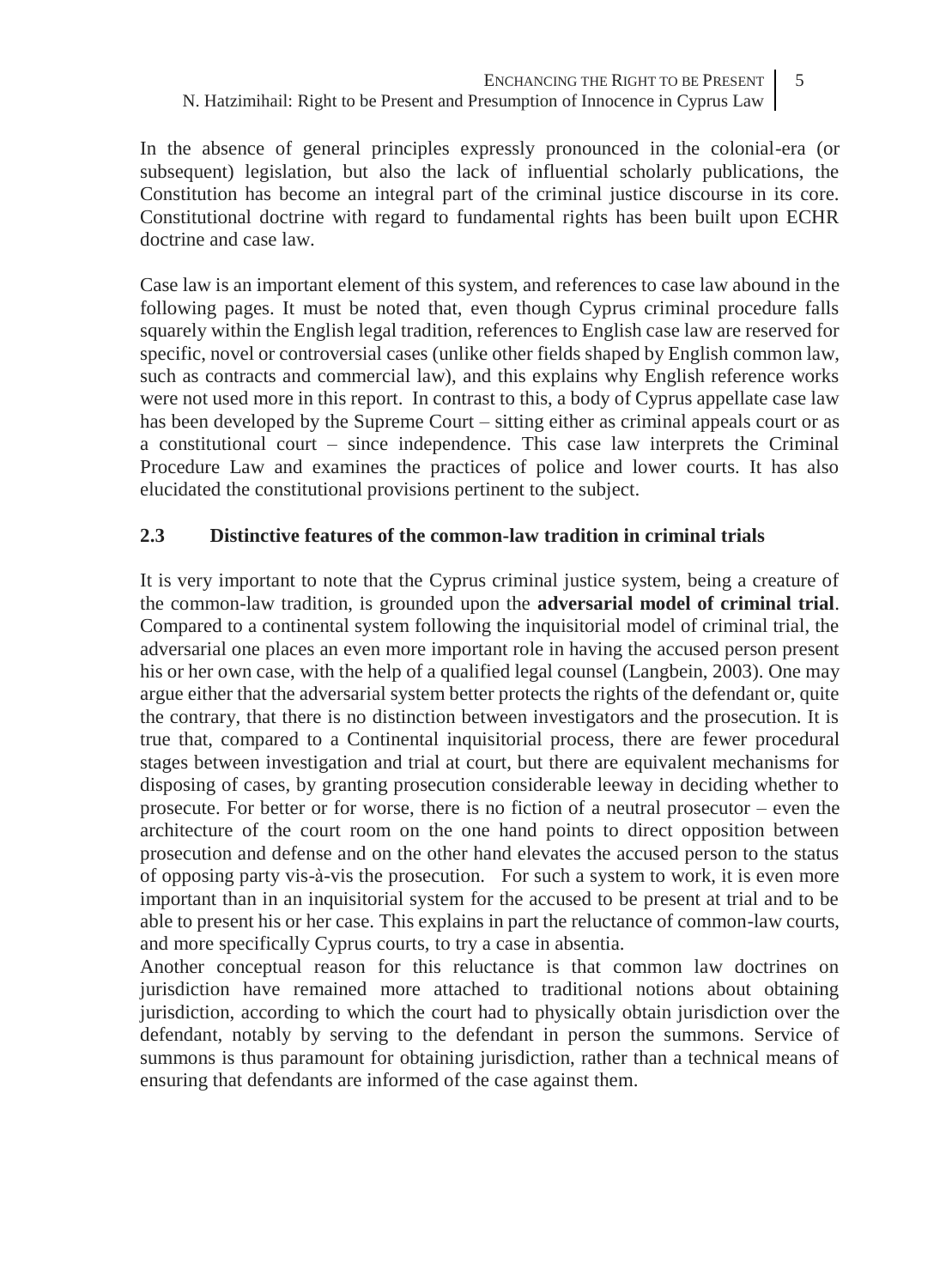### **3 Cyprus Law before the Implementation of Directive (EU) 2016/343**

### **3.1 Fundamental principles**

The **right to fair trial** is explicitly protected by Article 30 of the Constitution in terms virtually identical to Article 6 of the European Convention on Human Rights (Paraskeva, 2015).

Moreover, Article 12 of the Constitution, which corresponds to Article 7 of the European Convention on Human Rights, is dedicated to the rights of the accused. Article 12(5) essentially sets out procedural safeguards that correspond to the spirit of the principle of fair trial. Article 12(4) consecrates the **presumption of innocence**. As will be elaborated below, other fundamental principles and rights, such as the right to silence and the right not to incriminate oneself are regarded as deriving from the principle of presumption of innocence. In a sense, these rights are interconnected but they also have their distinct identity, something that will become even more apparent now that both right to silence and right not to incriminate oneself are governed by distinct legislative provisions in the Criminal Procedure Law.

### **3.2 Procedural position of suspect and accused**

Despite the penchant of the English legal tradition for legislative definitions, no express statutory definition of what constitutes either a "suspect" or an "accused" may be found in the Constitution or legislation. This actually makes sense: in practice, the very nature of labelling someone as a suspect is an early, fluid step in the criminal process: it first comes into being in the mind of the police investigator, before it is externalised into speech, but things are fluid until that moment.

Effectively, however, we can determine what is a **suspect** person in Cyprus law by a closer look to the provisions on criminal arrest, i.e. Articles 9 ff. of the Criminal Procedure Law. The criterion appears to be **reasonable suspicion**, whether for an arrest without a warrant or for the issue of an arrest warrant.

In the former case, an arrest may be made by either a police officer or even an individual who "suspects upon reasonable grounds" or "reasonably suspects" the person arrested of having committed an offense, provided certain other conditions are also met (Art. 14 and 15). There is also the possibility of arrest of any person who commits an offense in the presence of the arresting police officer, private person or Judge (Arts. 14, 15 and 16 respectively). In that case, reasonable suspicion has been elevated to certainty. These provisions have remained unchanged since the colonial era and derive directly from the common law.

In the latter case, the judge must be "satisfied" by a written affidavit that "reasonable suspicion" exists that the person has committed an offense (or else if such arrest is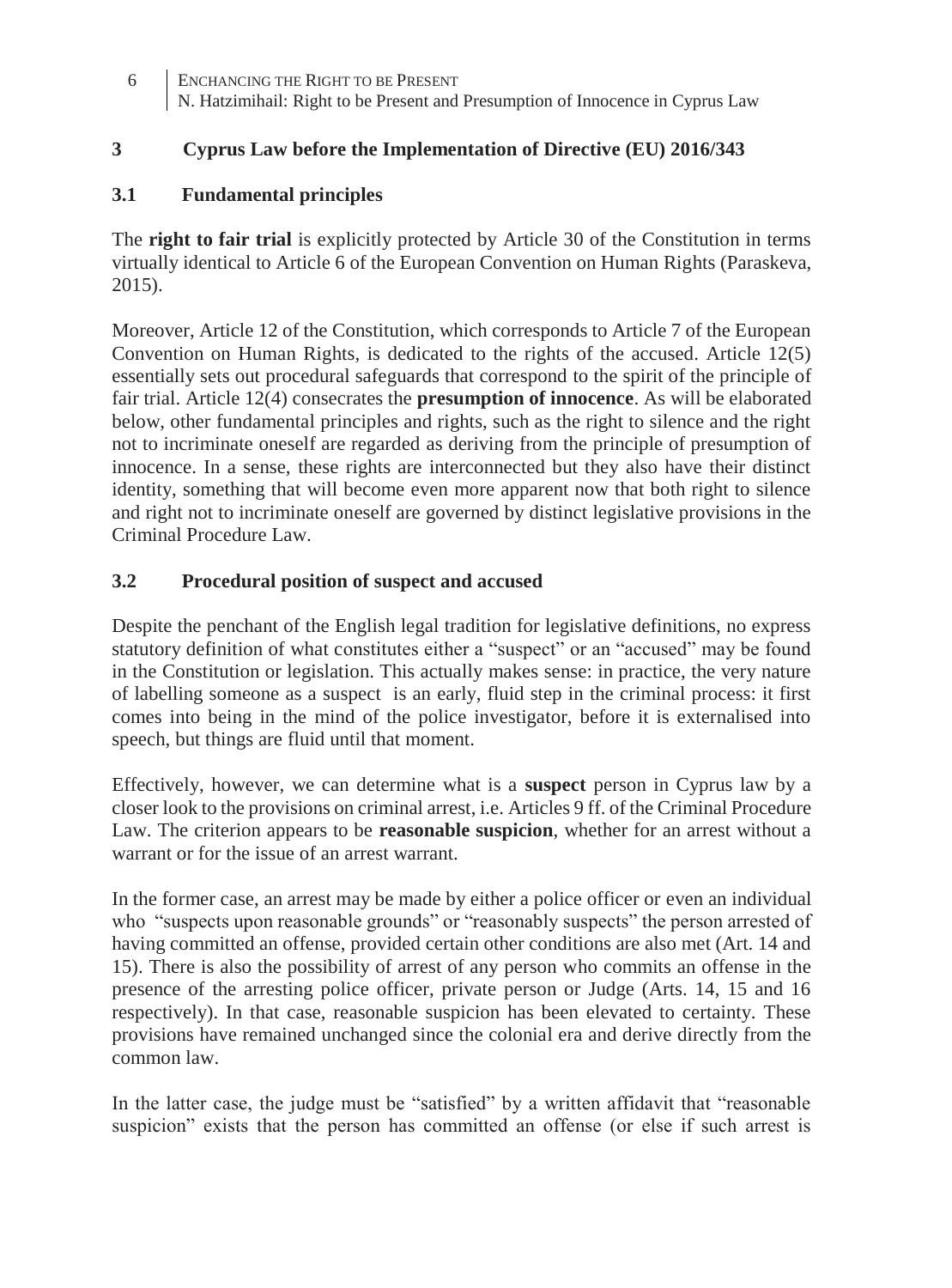necessary to prevent an offense from being committed, or an escape). (Art. 18). The "reasonable suspicion" clause was inserted by L.  $10(I)/1996$ . Under the original colonialera provision, the criterion was simply whether the judge "considers that such warrant is necessary or desirable."

Case law has elaborated on the meaning of "reasonable suspicion." Suspicion must be genuine and not used for other purposes (Merthodja v. Police, 1987; Parpas v. Republic 1988; Stamataris v Police, 1983). It must also be reasonable, in the sense that it emanates from – and is justified by – the evidence in possession of the Police (Stamataris v Police, 1983). Suspicion must also appear truthful, in the sense that the evidence on which prosecution relies for its case must be sufficient for an objective observer to be convinced that the specific suspect could have committed the specific offense (Nikolaides v Police, 1999).

The effective determination of what constitutes **an accused person** is clearer: a person is characterised as "accused" at the moment of formal indictment, i.e. when the "criminal charge" (κατηγορητήριο) is filed in the competent Court. The presumption of innocence is obviously not affected, but, at that moment, the investigation has been completed and *suspicion* is converted into *accusation*.

The content of these concepts does not change during the process. Once reasonable suspicion is created, a person is a suspect and remains so until the conclusion of the investigation and the indictment when that person becomes the accused – and remains thus defined until the end of the trial. Even if convicted, the accused person who appeals his or her conviction remains the accused-appellant in the appellate process.

According to Article 24 of the Criminal Procedure Law, which dates back to the colonial period, a Court can only remand the arrested person in custody, in order to enable the investigation to be completed, for a period "not exceeding eight days at any one time". The Constitution in 1960 affirmed this rule and added further conditions: the person arrested must be brought before the judge within twenty-four hours from his arrest (Art. 11(5)); custody may not exceed three months in total and the judge must rule each time and her judgment is subject to appeal (Art. 11(6)).

The physical presence of the suspect is necessary (Charalambous v. The Police, 1974). Suspect must be present. It is unclear whether it is sufficient for the suspect's lawyer to appear in lieu of the suspect.

## **3.3 Presumption of innocence**

The burden of proof for establishing guilt lies with the prosecution (*Police v Chrysanthou*; *Costis Panayi Kefalos v. The Queen*).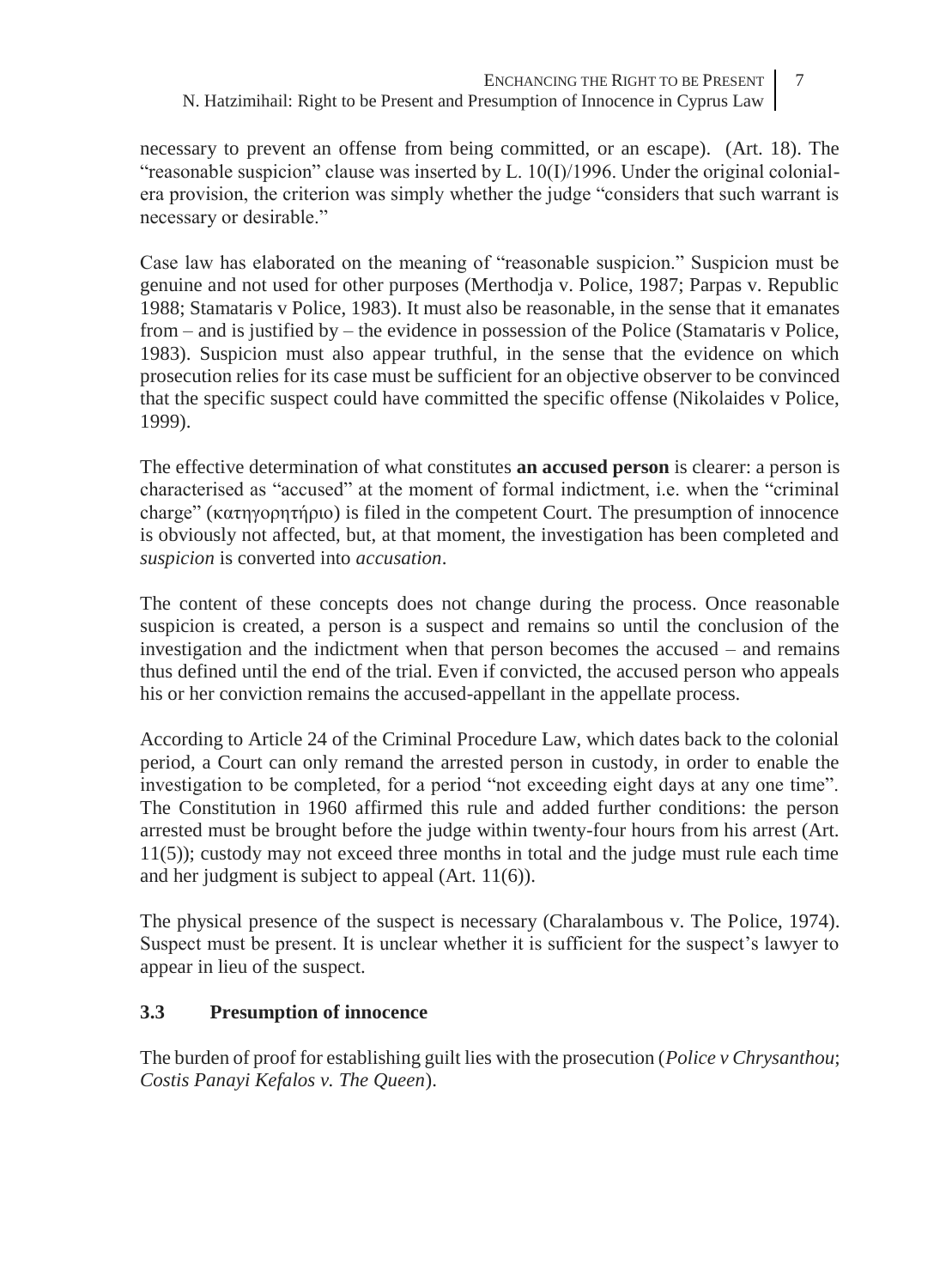No Cypriot authority exists on the temporal scope of the presumption of innocence, but it has been argued that the presumption extends to the appellate process. A judgment is supposed to have immediate effect (Art 47 of the Courts of Justice Law), but this does not necessarily mean that its effect can also negate the presumption. The European Court of Human Rights decision in Konstas v Greece, 2011 has been forcefully cited as authority in Cyprus courts. In a recent case, however, the full bench of the Supreme Court was split 6-6 as to whether to allow an appeal against a criminal conviction by the Assizes Court and let the conviction stand (Loizidis v Republic, 2014). A petition alleging violation of the presumption is currently pending before the European Court of Human Rights.

Presumption of innocence also informs the stance of courts in those instances where the accused is at court but the prosecutor fails to appear for some reason: the Court has discretionary power to dismiss the case and acquit the defendant, if it seems fit (Kyriakides v Lumian Ltd, 2000). This does not apply to the absence of witnesses for the prosecution (Attorney-General v Spanias, 1993)

## **3.4 Right to silence and to not incriminate oneself**

Prior to the implementation of the Directive 2016/343, Cyprus law contained no express statutory provision protecting the right to remain silent (δικαίωμα σιωπής) and the right not to incriminate oneself (δικαίωμα μη αυτοενοχοποίησης). Both are however strongly entrenched in the criminal justice system. They were essentially elaborated by Cyprus case law, which built on the basis of both the constitutional discourse of fundamental rights and the English common-law tradition, which is strong on this point.

The Supreme Court has repeatedly held that both the right of silence, and the right not to incriminate oneself, derives from the principle of the presumption of innocence and lies at the core of the right to a fair trial (*Republic v Avraamidou*, 2004; Psyllas v Republic, 2003; *President of the Republic v House of Representatives*, 1994). The constitutionally prescribed right to freedom of speech and expression has also been invoked as an indirect safeguard of the right of silence, at least insofar it underlies statutory interpretation (*Kirkos v Cyprus Securities Commission*, 2006; Paraskeva, 2005). Courts have held that the right to silence or no self-incrimination does not extend over evidence that the accused has abandoned, such as in an ashtray (Yannidis v Police, 2002). But the right not to selfincriminate oneself extends over instances where the police used indirect means, such as offering the suspect a drink with a straw in order to involuntary obtain a DNA sample (Psyllas v Republic, 2003).

## **4 The Right to be Present in Cyprus Law**

The right of the accused to be present at the trial is guaranteed by the Constitution in Article 11(2)(c) and Article 30(3), which replicate respectively the provisions of Article  $5(1)(c)$  and Article  $6(3)$  of the European Convention on Human Rights. These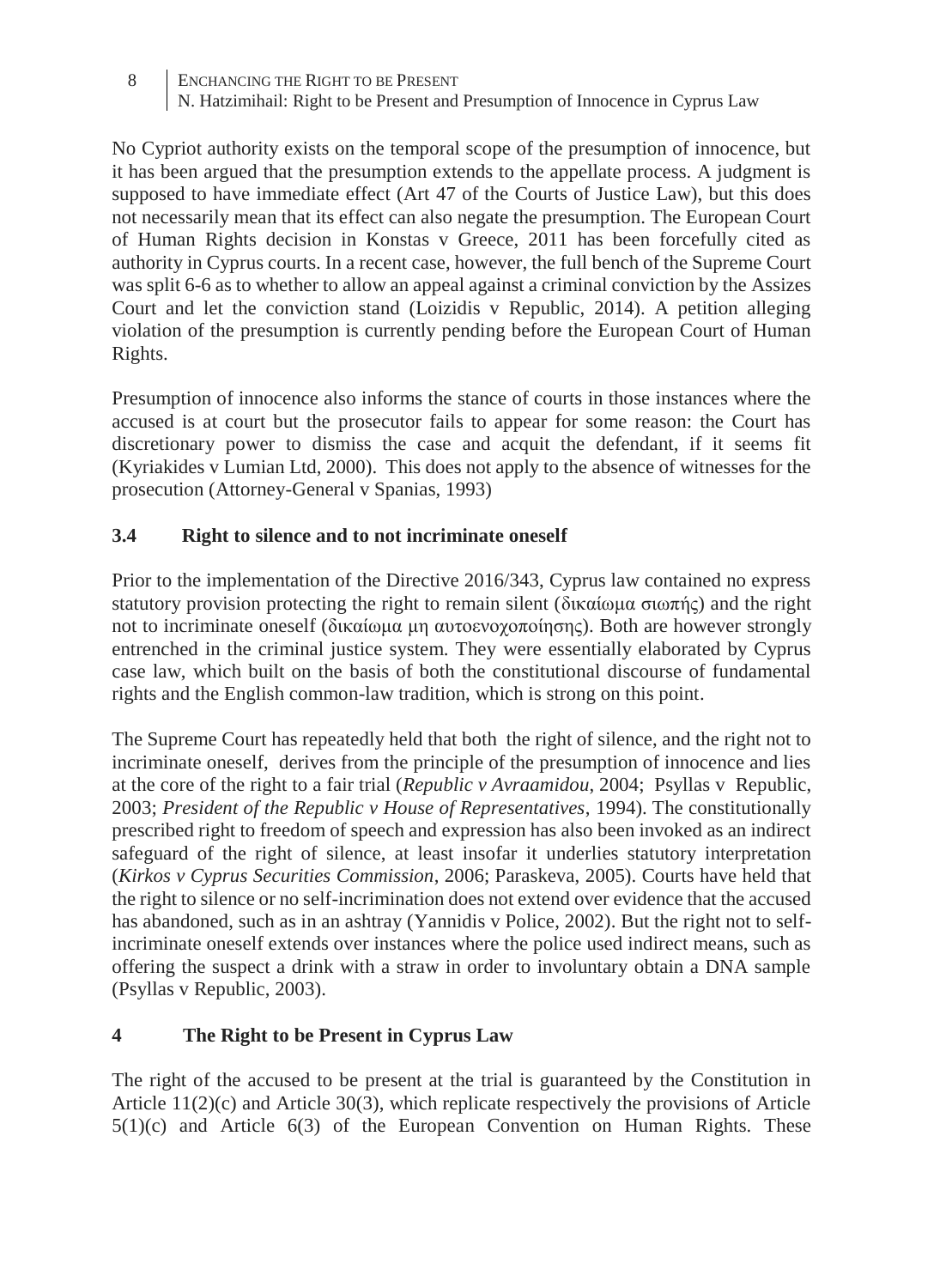constitutional provisions notwithstanding, the right to be present was consecrated during the colonial era, in Article 63 of the Criminal Procedure Law, which remains in force, unchanged:

(1) The accused shall be entitled to be present at the Court during the whole of the trial so long as he conducts himself properly.

(2) If an accused does not conduct himself properly, the Court may, in its discretion, direct him to be removed and kept in custody and proceed with the trial in his absence making such provision as in its discretion appears sufficient for his being informed of what passed at the trial and for the making of his defence.

(3) The Court may, if it thinks proper, permit the accused to be out of Court during the whole or any part of the trial, on such terms as it may think fit.

Under Article 12(5) of the Constitution, the accused has the right to defend himself in court in person and exercise his rights to call and examine defense witnesses as well as cross examining the witnesses of the prosecution.

### **4.1 Interrelation between the right to be present at trial and other fundamental human rights in Cyprus Law**

Cyprus courts must exercise due diligence in securing the presence of the accused by properly summoning him or her and they must take measures to discourage his unjustified absence from the hearing. While Article  $6 \nless 1$  (neither Article 12 or 30 of the Cyprus Constitution) cannot be construed as conferring on an applicant the right to obtain a specific form of service of court documents such as by registered post, in the interests of the administration of justice, the applicant should be notified of a court hearing in such a way as to not only have knowledge of the date, time and place of the hearing, but also to have enough time to prepare his or her case and to attend the court hearing (Korchagin v Russia, 2006, par. 65).

In Cyprus, the accused has the right to be present in his trial according to his constitutional rights on the basis of Articles 12 and 30 of the Constitution and Article 6 of the European Convention on Human Rights but, at the same time, the accused has also an obligation to attend the trial unless the Court has allowed him to be absent on the basis of sections 45(1) and 63(3) of the Criminal Procedure Law.

This issue was examined by the Supreme Court in *Republic v. Demetriades* (1973) where President Triantafyllides said, *inter alia*:

*"In view of the fundamental rights of an accused person to have a fair trial in every respect, which is safeguarded by Article 30 of our Constitution – as well as by Article 6 of the European Convention on Human Rights, which was ratified by Cyprus by the European Convention on Human Rights (Ratification) Law, 1962, (Law 39/62) – we are of the opinion that, as is also expressly laid down in section 63 of CAP. 155, an accused person has a right to be present at his trial and, so long as he conducts himself properly, nobody can deprive him of such right.*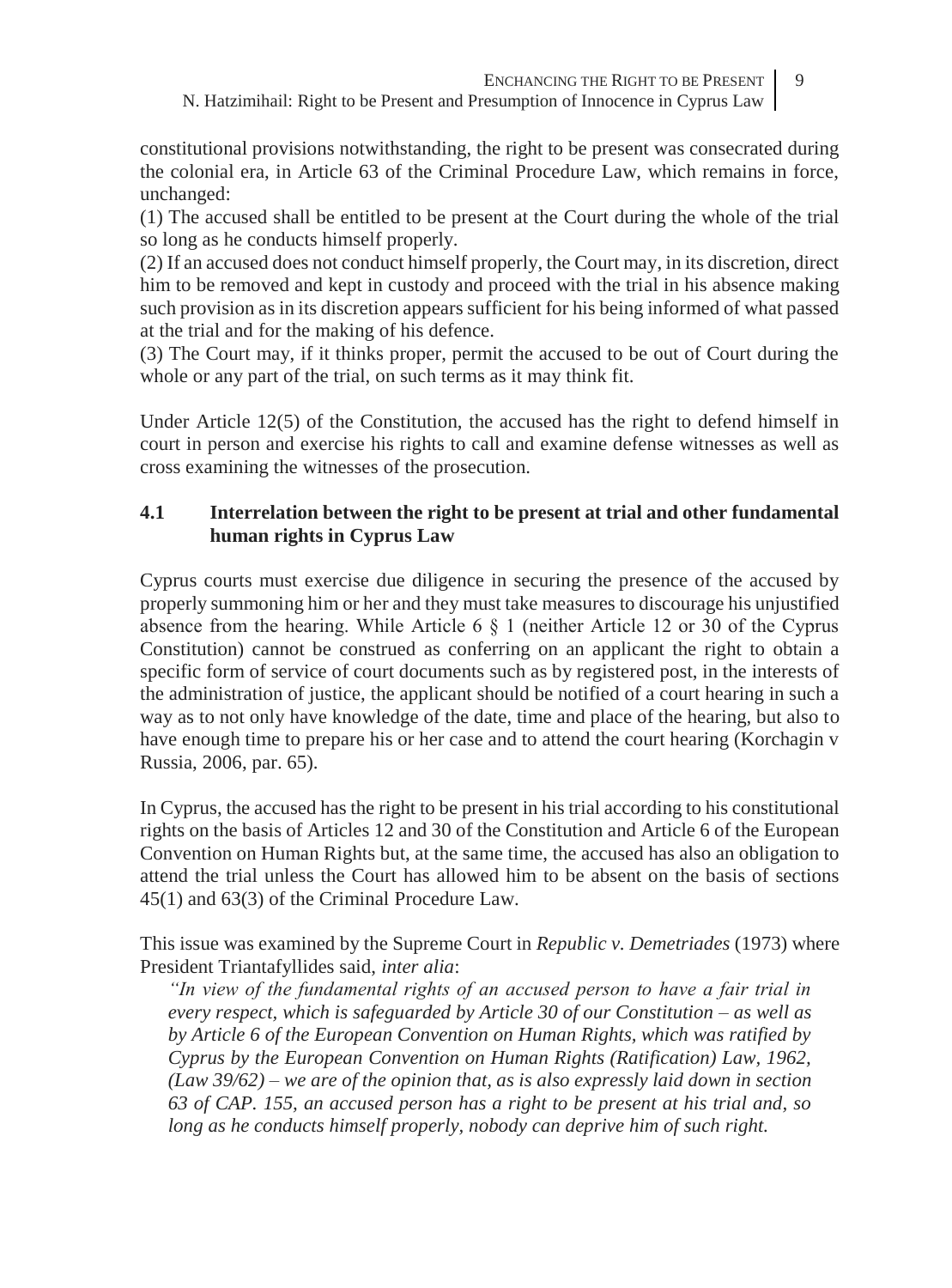*We are, further, of the opinion that (…) an accused person has, also, a duty to be present at his trial; and this duty is not incompatible with his aforesaid right to be present at his trial; and this duty is not incompatible with the aforesaid right to be present at his trial, because that right is a "right to be present" and not a "right to be or not to be present". Such duty arises not only because of the nature of the criminal trial – (which, being an essential process for the application of the criminal law, concerns the State and every citizen, and it not only a mere contest of private interests, as is a civil action) – but, also, by necessary inference from the provisions of section 63(3) of CAP.155, as well as from those of section 45(1) of the same Law regarding the power to "dispense with personal attendance of the accused" at a summary trial; as stated earlier on in this Decision, section 63 refers to both summary trials and trials on information, and so the said provisions of section 45(1) may properly be taken into account, in addition to those of section 63(3), in reaching our conclusion as to the duty of an accused person to be present at his trial (…)".*

The principle of an oral and public hearing is particularly important in the criminal context, where a person charged with a criminal offence must generally be able to attend a hearing at first instance. Hence, at first instance, the concept of a fair trial means that a person charged with a criminal offence should be entitled to attend the hearing (Colozza v. Italy, 1985, par. 27-29).

Without being present, it is difficult to see how a defendant could exercise the specific rights set out in sub-paragraphs (c), (d) and (e) of paragraph 3 of Article 6 of the ECHR (which corresponds to Article 12 of the Cyprus Constitution), i.e., the right to "defend himself in person" (Article 12.5 (c) of the Constitution), "to examine or have examined witnesses" (Article 12.5 (d) of the Constitution) and "to have the free assistance of an interpreter if he cannot understand or speak the language used in court" (Article 12.5 (e) of the Constitution).

In the interests of a fair and just criminal process it is of capital importance that the accused should appear at his trial (*Lala v The Netherlands*, 1994; *Lorenzo v Italy*, 2004). The duty to guarantee the right of a criminal defendant to be present in the courtroom – either during the original proceedings or in a retrial – ranks as one of the essential requirements of Article 6 (*Stoichkov v. Bulgaria*, 2005, par. 56).

Although this is not expressly mentioned in paragraph 1 of Article 6 (neither in Articles 12 and 30 of the Cyprus Constitution), the object and purpose of the Article taken as a whole show that a person "charged with a criminal offence" is entitled to take part in the hearing. Moreover, sub-paragraphs (c), (d) and (e) of paragraph 3 (which corresponds to sub-paragraphs (c), (d) and (e) of paragraph 5 of Article 12 of the Cyprus Constitution) guarantee to "everyone charged with a criminal offence" the right "to defend himself in person", "to examine or have examined witnesses" and "to have the free assistance of an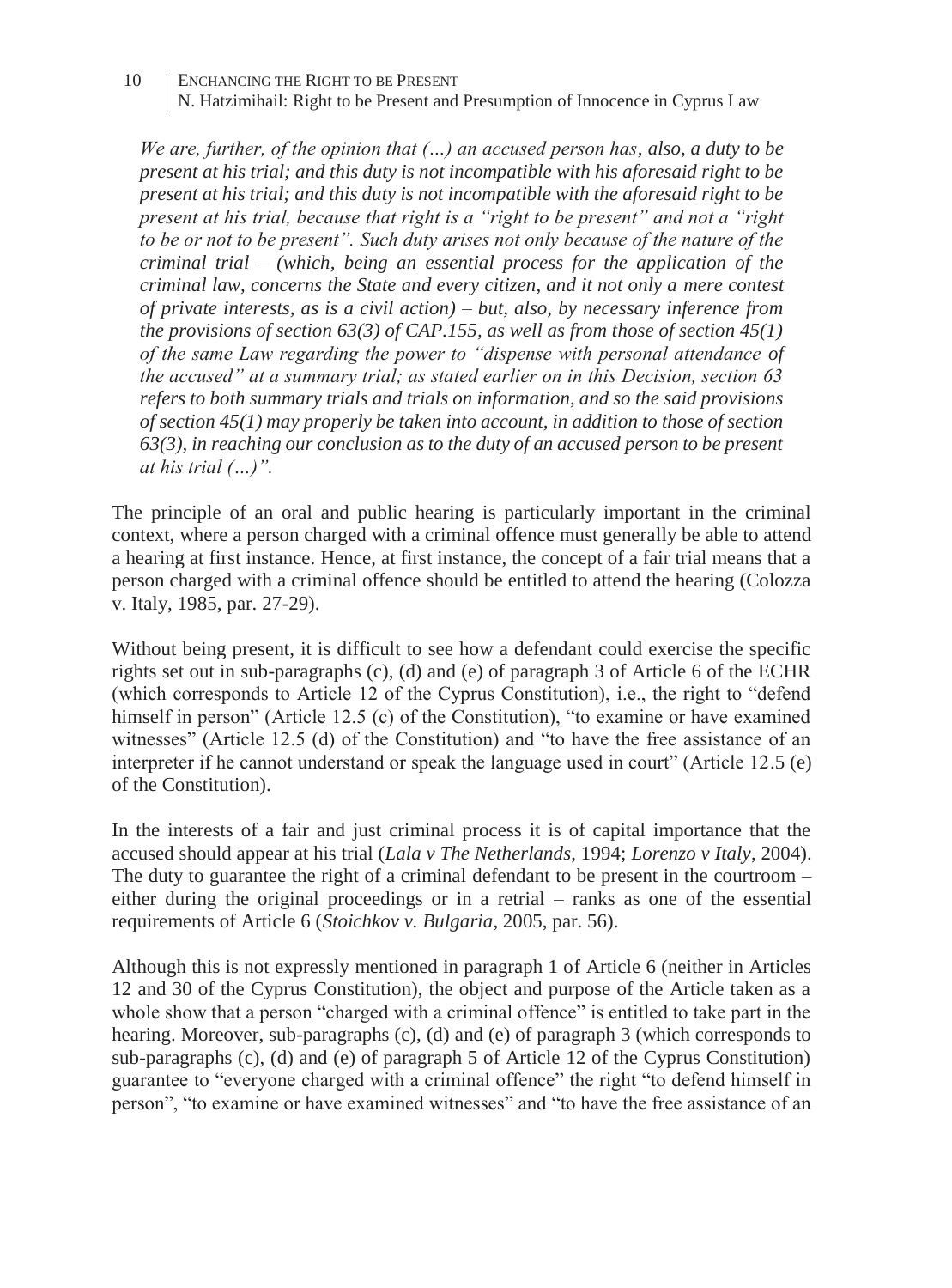interpreter if he cannot understand or speak the language used in court", and it is difficult to see how he could exercise these rights without being present (Colozza v. Italy, 1985). Moreover, the right to be present at the hearing allows the accused to verify the accuracy of his or her defence and to compare it with the statements of victims and witnesses (*Medenica v. Switzerland*, 2002, par. 54).

In the case of *Sejdovic v. Italy*, (2006) the European Court has held that where a person charged with a criminal offence had not been notified in person, it could not be inferred merely from one's status as a "fugitive", which was founded on a presumption with an insufficient factual basis, that the defendant had waived the right to appear at trial and defend oneself. Moreover, a person charged with a criminal offence must not be left with the burden of proving that he was not seeking to evade justice or that his absence was due to force majeure. At the same time, it is open to the national authorities to assess whether the accused showed good cause for his absence or whether there was anything in the case file to warrant finding that he had been absent for reasons beyond his control (*Sejdovic v. Italy*, 2006, par. 87).

In the case of *Sanader v. Croatia* (2015), the European Court held that the requirement that an individual tried in absentia, who had not had knowledge of his prosecution and of the charges against him or sought to evade trial or unequivocally waived his right to appear in court, had to appear before the domestic authorities and provide an address of residence during the criminal proceedings in order to be able to request a retrial, was disproportionate. This was particularly so because once the defendant is under the jurisdiction of the domestic authorities, he would be deprived of liberty on the basis of the conviction in absentia. In this regard, the Court stressed that there can be no question of an accused being obliged to surrender to custody in order to secure the right to be retried in conditions that comply with Article 6 of the Convention. It explained, however, that this did not call into question whether, in the fresh proceedings, the applicant's presence at the trial would have to be secured by ordering his detention on remand or by the application of other measures envisaged under the relevant domestic law. Such measures, if applicable, would need to have a different legal basis – that of a reasonable suspicion of the applicant having committed the crime at issue and the existence of "relevant and sufficient reasons" for his detention Bail

Article 5(4) of the European Convention provides:

*Everyone who is deprived of his liberty by arrest or detention shall be entitled to take proceedings by which the lawfulness of his detention shall be decided speedily by a court and his release ordered if the detention is not lawful.*

Article 11(7) of the Cyprus Constitution provides:

*Every person who is deprived of his liberty by arrest or detention shall be entitled to take proceedings by which the lawfulness of his detention shall be decided speedily by a court and his release ordered if the detention is not lawful.*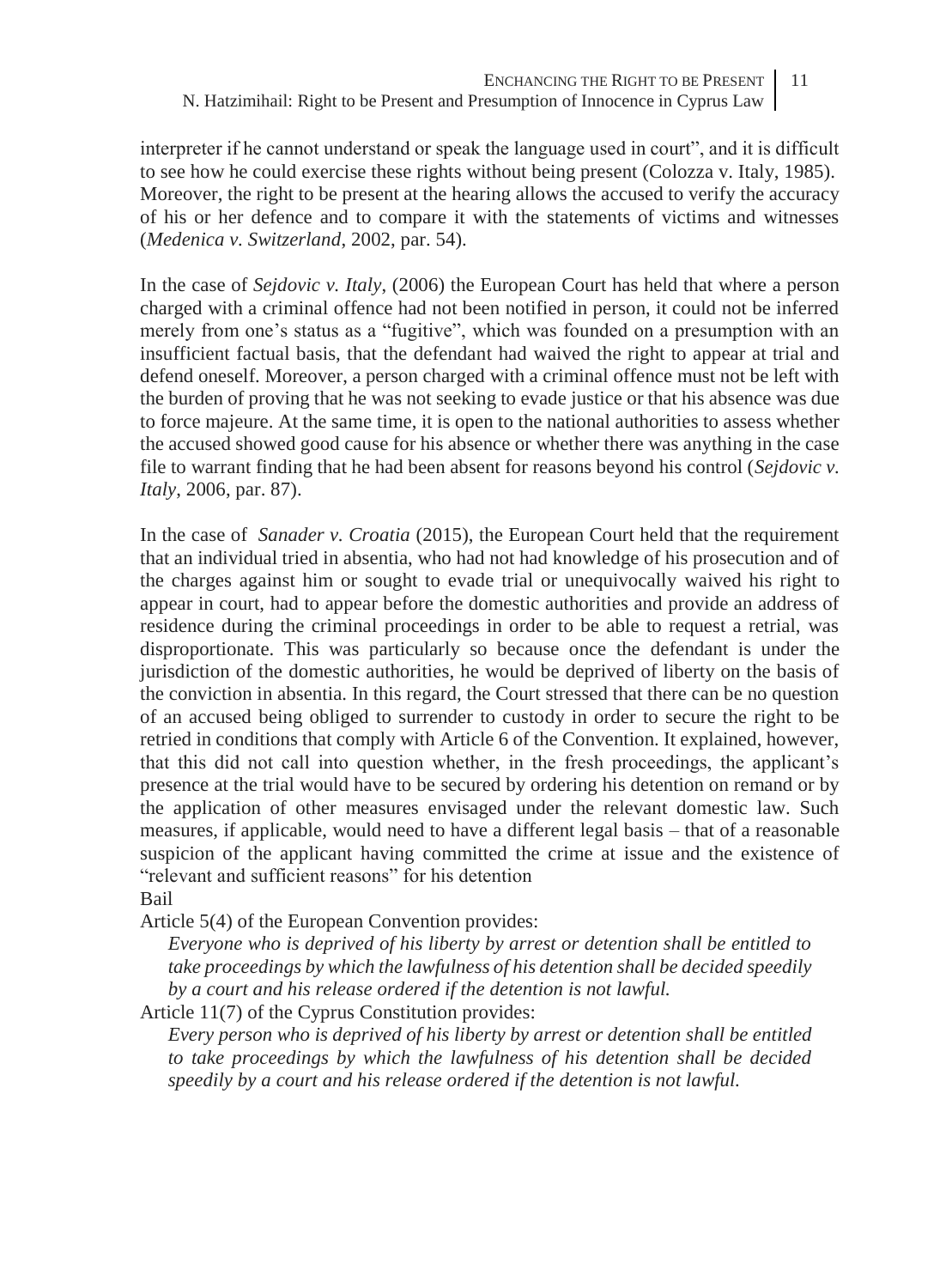As it can be seen from the text of the two relevant paragraphs, their provisions are almost identical. Article  $5(4)$  of the European Convention and Article 11  $\frac{8}{7}$  of the Cyprus Constitution, both generally require that a detained person or his legal representative be permitted to participate in an adversarial oral hearing (*Allen v. United Kingdom*, 2010), and the European Court has frequently found states in violation of the Convention where bail has been considered in the absence of both (for example: *E.M.K. v. Bulgaria*, 2005). The European Court has said that the judge determining bail "must himself or herself hear the detained person before taking the appropriate decision" (*T.W. v. Malta*, 1999), but this appears to mean the hearing of representations from the defendant or his lawyer, rather than hearing oral evidence.

If the proceedings are adversarial like in Cyprus then the defendant must know the nature of the prosecution objections to his release, and be given the opportunity to comment on them (Farhad Aliyev v. Azerbaijan, 2010). The representations made should be oral rather than in writing (Kotsaridis v. Greece, 2004), and a representative from the defence should be physically present to hear any representations made by the prosecution (Wloch v. Poland, 2000).

The European Court in the case of *Grauzinis v. Lithuania*, (2000, par. 34) held that given what was at stake for the applicant, i.e. his liberty, as well as the lapse of time between the various decisions, and the re-assessment of the basis for the remand, the applicant's presence was required throughout the pre-trial remand hearings in order to be able to give satisfactory information and instructions to his counsel.

Equally, a right to be present could be established where the defendant relied on matters exclusively within her own knowledge, such as conditions of prison detention (Mamedova v. Russia, 2006) or where the case called for an assessment of the defendant's character, personality, predisposition to further offences or mental state (*Duda v. Poland*, 2006).

#### **4.2 Right to be present as a foundation of the jurisdictional rules**

Under Art.  $46(1)(a)$  of the Criminal Procedure Law, summons addressed to an individual "shall be served either by delivering it to him personally or by leaving it with some adult person living with him or being in charge of the place in which he resides or of the place of his business or occupation."

The court may order the serving to be done with alternative means only if the primary way of serving described above is deemed impossible: this latter provision of Art. 46(1A) was only added by L. 42(I)/2014 to cover extreme cases but is used very sparingly.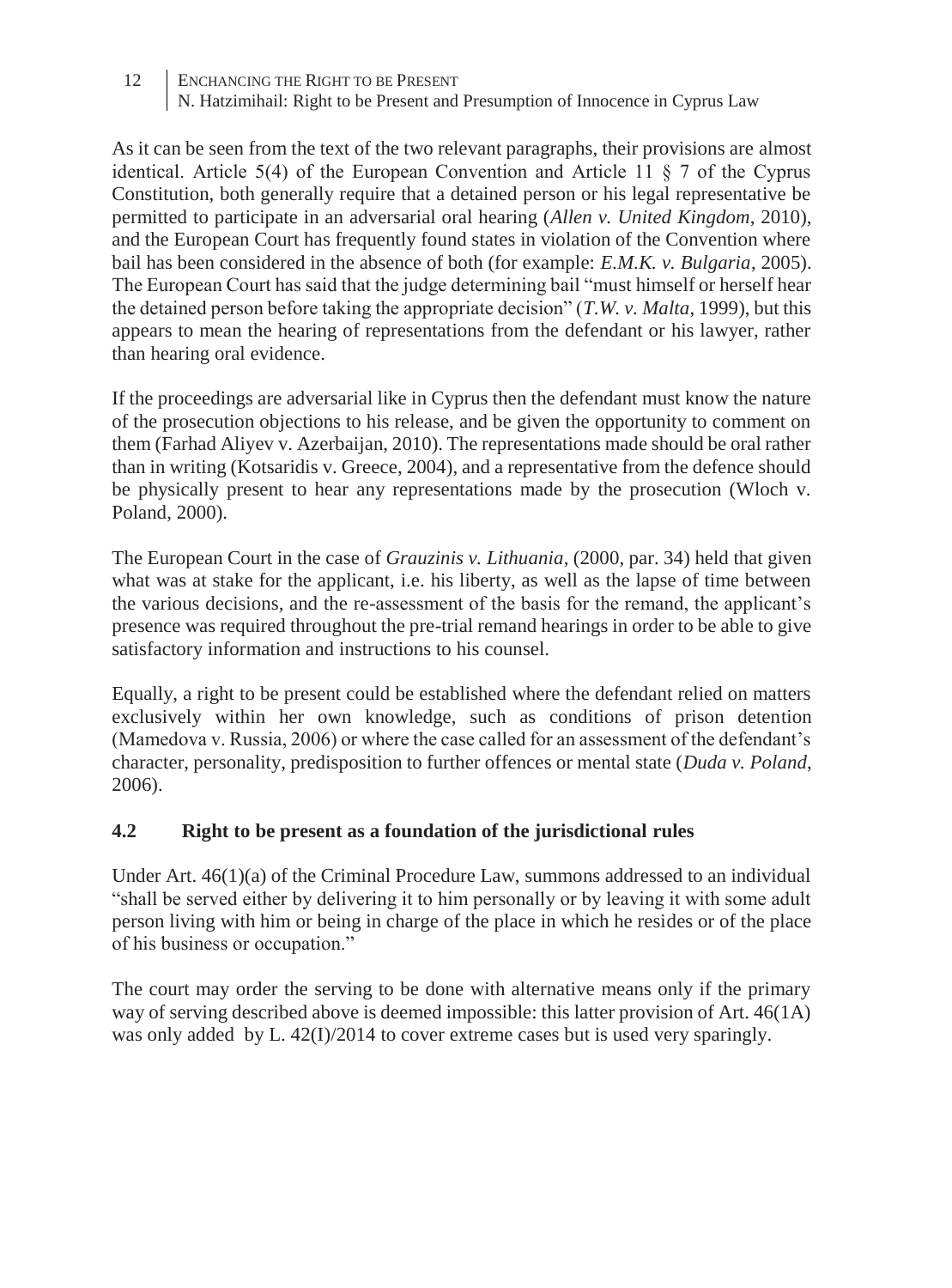#### **4.3 A "functional right" (or obligation)**

So the right to be present also includes a negative right to be absent, which can only be exercised with the permission of the Court under Art. 45(1) or 63 of the Criminal Procedure Law. The accused can therefore not simply waive his right to be present, by informing the court that he simply would prefer not to be present at trial and he wishes to stay at home instead (Loizou & Pikis, 1975, 79). The accused's claim to absolute freedom to be "out of Court" must be balanced against the public interest of ensuring a fair trial and having all sides presented before the court of law. In a recent case, Psara-Miltiadou J. spoke precisely of a dual nature (right and obligation) of the accused's right to be present (Gregoriou v Registration Board of Real Estate Agents,  $2016$ ).<sup>1</sup> Likewise e.g. Georgiou v Fytoria Solomou Ltd (2015).

In such a case, a distinction must be drawn as to whether the accused is under custody or not. if the accused is not under custody, the Court "may issue either a summons or a warrant to compel the attendance of the accused before the Court," according to Art. 44(1) of the Criminal Procedure Law (Socratis, alias Kokkalos v. The Police, 1967). It is also possible that the accused be allowed by court order not to appear himself but be represented by counsel or even to respond in writing in accordance with Article 45(1). If the accused is under custody but nonetheless refuses to present himself before the Court, the Court may continue the trial in his absence but should nonetheless "proceed as if there was entered a plea of not guilty, because, in view of the presumption of innocence, it is up to the prosecution to prove his guilt according to law" (Republic v. Nicos Demetriades, 1973). In such a case, it has been held that "it would be desirable to serve him with a copy of the charges so that he can have full knowledge of the offence or offences in respect of which he will be tried, and, also, to inform him of his right to be defended by counsel, as well as of his right to ask, in a proper case, for free legal assistance." (Republic v. Nicos Demetriades, 1973).

#### **4.4 Discretionary power**

The court has the discretionary power of the court to order the continuation of the process. In the words of Triantafyllides, P. in Republic v Demetriades (1973):

*There exists express provision—subsection (3) of section 63—that a trial Court "may, if it thinks proper, permit the accused" to be out of Court during the whole or part of the trial; the part of subsection (3) which we have put in quotes shows that such subsection, when construed according to its natural meaning, envisages a situation in which the permission of the Court for the accused to be out of Court is sought by or on behalf of the accused on grounds which, when put forward, are found by the trial Court to be such as to render the granting of its permission a proper course in the circumstances, on such terms as it may think fit; it cannot, therefore, be said that under subsection (3) there can be dealt with every situation where the accused is absent from the trial and so it may become necessary, where subsection (3) is not found to be applicable, to resort to trial in the absence of the*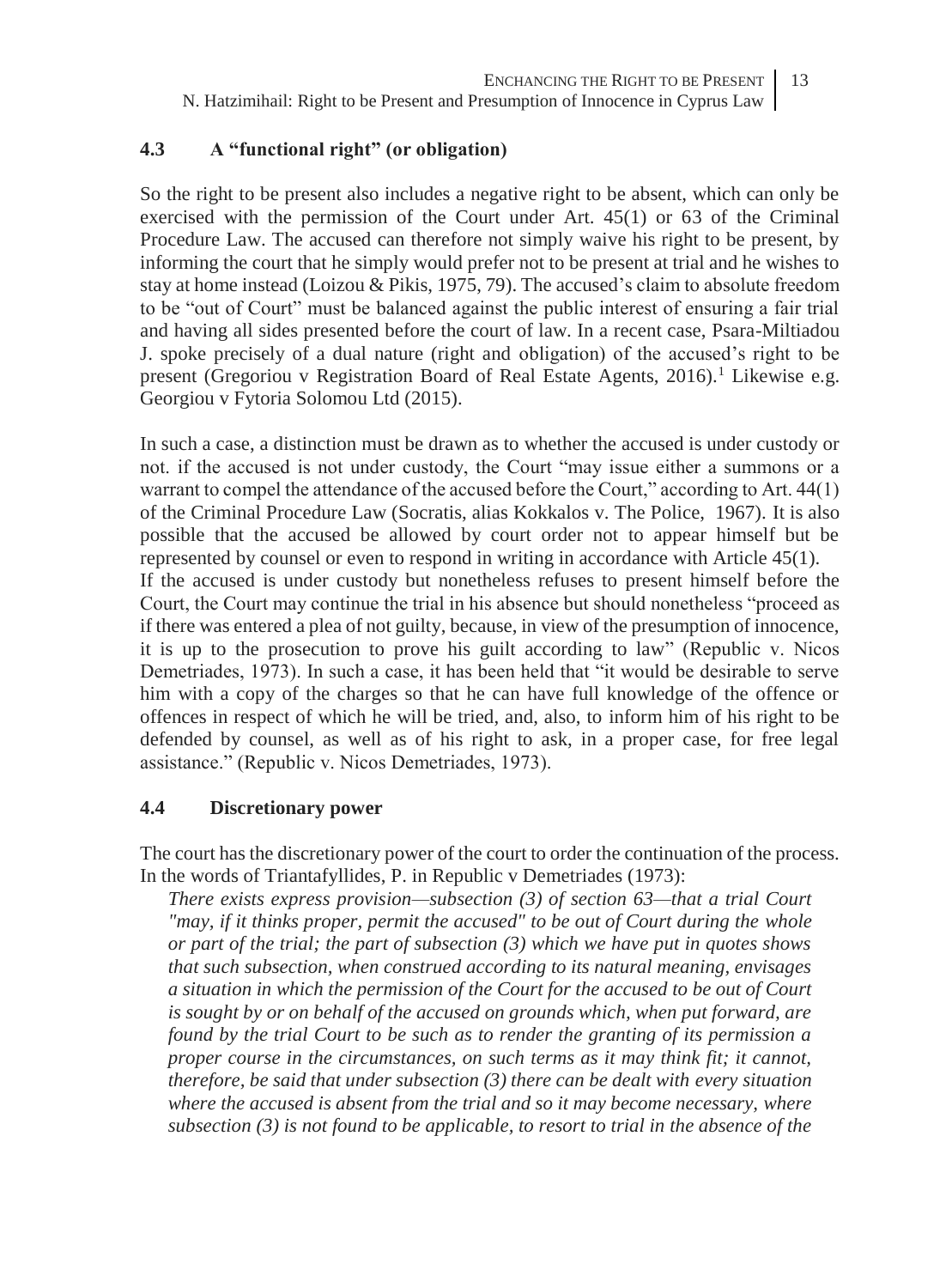*accused, in the exercise of the relevant inherent discretionary powers of the trial Court.*

#### And further below:

*«We are, therefore, of the opinion that the proper answer to question (b) is that when an accused, who is in custody and who is to be tried on information, is not in the dock at the commencement of his trial, because of his having persistently refused to attend and because the authorities concerned did not take measures to bring him to Court against his will, the trial Court may, by a verbal direction, order that the accused shall be brought up, and of course then the said authorities would have to implement such direction; but the Court may, also, in exceptional circumstances—even if they do not come within section 63(3)—decide, in the exercise of its inherent powers (see the Abrahams case, supra, referred to in the case of Jones,(supra), to proceed with the hearing in the absence of the accused, irrespective of whether or not he is represented by counsel. Our Criminal Procedure Law, Cap. 155, provides, expressly, for trial in the absence of the accused in relation only to certain summary cases—by section 89—but that, in view of section 3 of Cap. 155, does not exclude resorting to the aforesaid inherent powers.»*

This notion of inherent discretionary power is drawn from the English common law. Republic v Demetriades, 1973 cites R v Jones, 1972 with further reference to R v Abrahams  $(1895).<sup>2</sup>$ 

Such discretionary power is however exercised with great restraint. In the words of the English court in R v Jones, 1972:

*Considerations of practical justice in my opinion support the existence of the discretion which the Court of Appeal held to exist. To appreciate this, it is only necessary to consider the hypothesis of a multi-defendant prosecution in which the return of a just verdict in relation to any and all defendants is dependent on their being jointly indicted and jointly tried. On the eve of the commencement of the trial, one defendant absconds. If the court has no discretion to begin the trial against that defendant in his absence, it faces an acute dilemma: either the whole trial must be delayed until the absent defendant is apprehended, an event which may cause real anguish to witnesses and victims; or the trial must be commenced against the defendants who appear and not the defendant who has absconded. This may confer a wholly unjustified advantage on that defendant. Happily, cases of this kind are very rare. But a system of criminal justice should not be open to manipulation in such a way.»*

In a pertinent English case, the accused did not show up on the third day of the hearings and his counsel withdrew. The Court found that this was on purpose, and moreover two prosecution witnesses were foreigners in a case involving conspiracy and theft at the London Heathrow Airport, so it was impossible to guarantee there would still be there to testify if the court adjourned (R v O'Nione, 1986).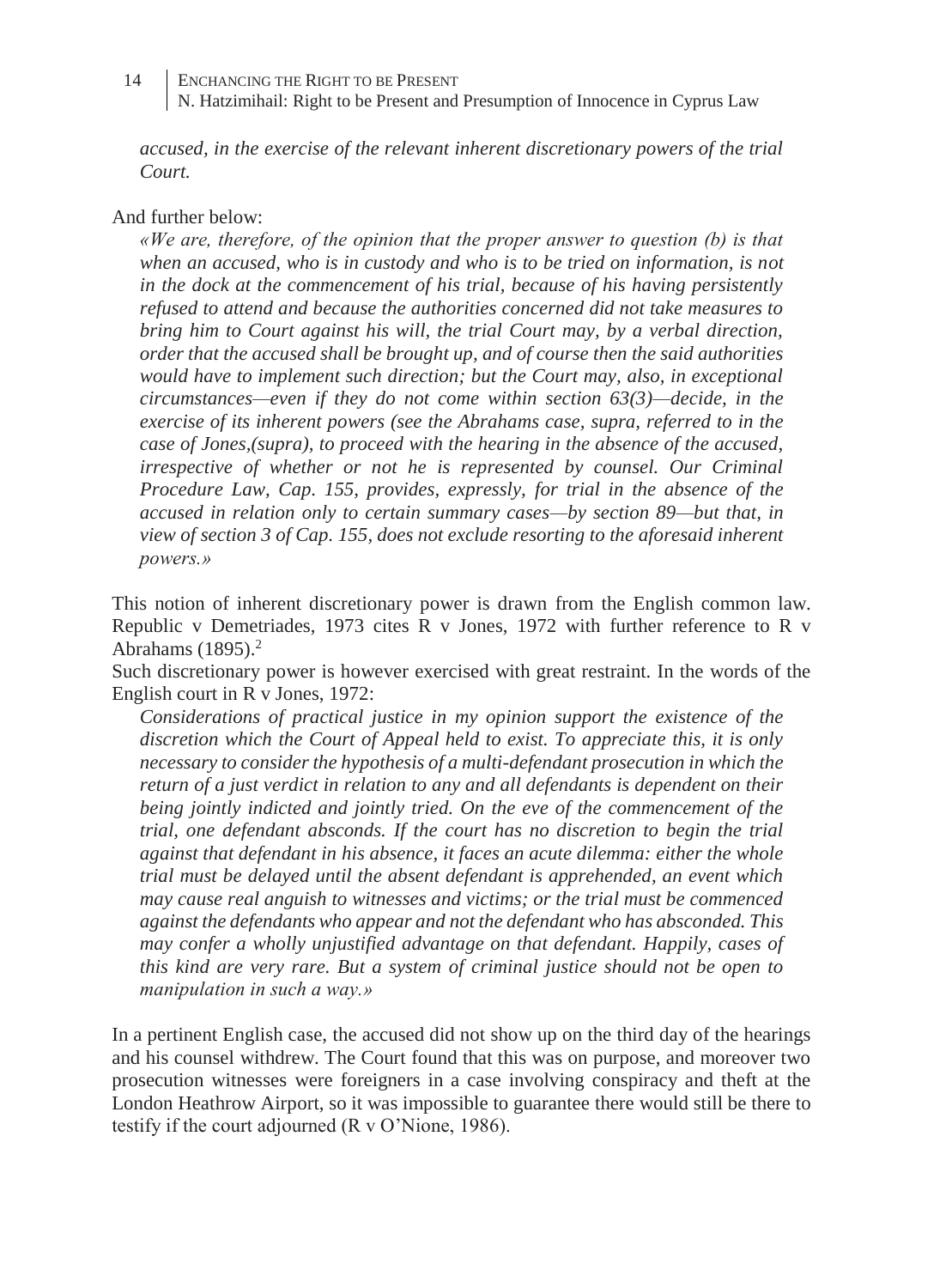In Republic v Uddin (2017) the Nicosia Assizes Court went into great lengths and a full exposition of authorities previously used, in a case of organized use and exploitation of illegal immigrant workers involving multiple defendants, where one of the Bangladeshi defendants suddenly did not show up, having been released on bail, and the warrant was not executed. The decision is a very good example of how cautious the judges are in this regard.

## **4.5 Protection of vulnerable persons**

Cyprus law prior to the implementation of the Directive provided certain procedural safeguards for vulnerable persons suspected or accused in criminal proceedings. According to Article 30(2) of the Constitution, which reprises Article 6(1) of the European Convention on Human Rights, "the press and public may be excluded from all or part of the trial by decision of the court, where … the interests of juveniles or the protection of the private life of the parties so require, or to the extent strictly necessary in the opinion of the court in special circumstances where publicity would prejudice the interests of justice.

## **5 Transposition of Directive (EU) 2016/343 into Cyprus law**

The transposition of the Directive 2016/343 into Cyprus law did not change any of the pre-existing principles of Cyprus criminal procedure. In parliamentary debates, the Law Office of the Republic took the position that the new provisions affirmed the existing constitutional principles, as elaborated further in case law, and dealt with the specificities in the application of these constitutionally- and case-law prescribed presumptions and rights (House of Representatives, 2018). There has so far been no instance of having to apply the new provisions, nor any contrary opinions in our interviewees, so there is little reason to question this position, but only time will tell.

## **5.1 Presumption of innocence and its corollary rights**

In terms of formal legislative change, a major one has been the promulgation of statutory provisions, just below Article 3 of the Criminal Procedure Law, which reaffirm the **presumption of innocence** principle (Art 3A),<sup>3</sup> and the **right to silence** and to **non-selfincrimination** (Art 3C).<sup>4</sup> These provisions essentially replicate the respective provisions of the Directive, i.e. Arts 7 respectively. Even in the few instances where a different word has been used in the Greek text of the statute than in the Greek version of the Directive, there is no difference in meaning. A technical difference in the implementing legislation is that, unlike Article 7 of the Directive, Cyprus has opted to define legislatively what the right not to incriminate oneself consists of, in Art.  $3C(2)(b)$ . That provision, however, replicates the definition of the Directive's Recital 25.

A corollary amendment has been the one of the Rights of Suspect Persons, Arrested Persons and Persons Held in Custody Law 2005: Article 3, which elucidates the content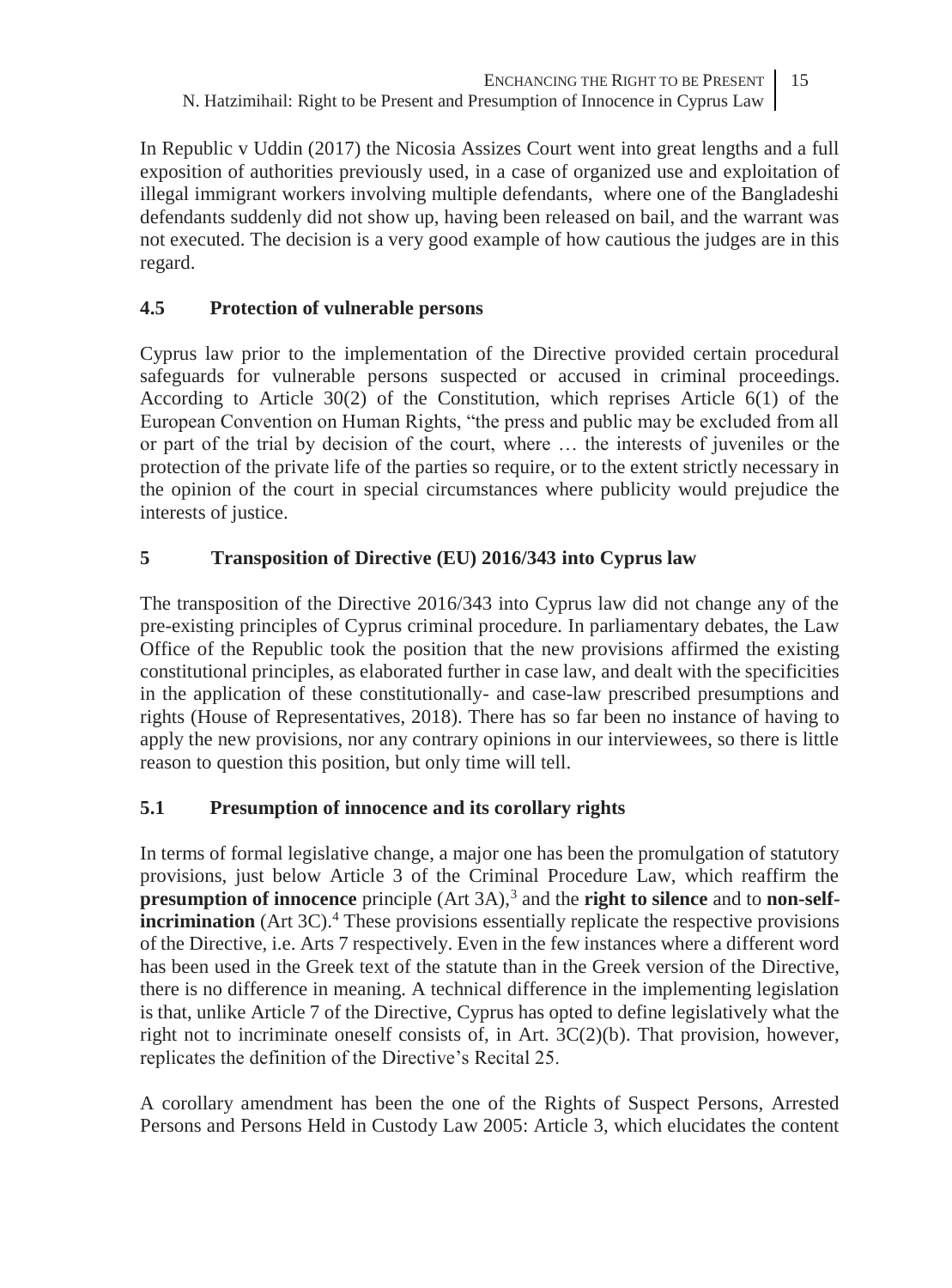of the arrested persons' "right to information and communication with an advocate and relatives", now includes the right to non-self-incrimination among the facts and rights of which the arrested person must be informed by the police upon his or her arrest (the violation of which shall incur, among other penalties, civil liability against the Republic and individuals: Art 36). In fact, the more serious change – symbolical but with long-term consequences – has been the

Beyond that, which falls more into "best practice" territory than actual change in the law, these implementing provisions are not brining anything new to the legal system – nor are they perceived by anyone as doing so. This explains why there was not much discussion about them during the implementation process. In the medium to long term, the conceptual framework may be altered in two ways. First, whereas up to now the Constitution was the starting point of the doctrinal discussion, now statute takes up that role. Second, in the existing doctrinal discourse the right to silence and not to incriminate oneself were treated as an integral aspect of the presumption of innocence (Paraskevas, 2015) but now they may start being treated more distinctly. One must also consider that, Article 3 being an interpretation clause (default incorporation of English criminal procedure law and practice in Cyprus), these are the first substantive provisions of the entire Code. So in the long run these new provisions will revitalize the doctrine of criminal procedure in practice.

## **5.2 Public references to guilt**

In contrast to Articles 3A and 3C, there was some discussion as to the sibling provision of Article 3B ("Public statements of a public authority"), which implements the Directive's Article 4 ("Public references to guilt").<sup>5</sup> Article 3B(1) essentially replicates the first sentence of the Directive's Article 4(1). Art 3B(2) implements the second sentence of the Directive's 4(1) in a way corresponding to the peculiarities of the Cyprus legal system. A lengthy Art 3B(3) attempts to regulate in detail what may or not be included in the statutory prohibition and by whom: definitions of "public authority" and "public statement of public authority" follow the definitions of the Directive's Recital ; definitions of "officer", "office or function or position" try to bridge the Directive's conceptual framework with the one in Cyprus and include a long list of officers and offices (from the President of the Republic to contract workers providing service to a government service!). Notable – and telling – is the absence from the list of the House of Representatives (especially if one considers the Konstas v Greece case, in which it were statements by cabinet members in parliament that led to the condemnation of Greece). The original Bill actually included the President (Speaker) and members of the House of Representatives in the list, but the reference was stricken down in the committee stage in parliament (House of Representatives, 2018).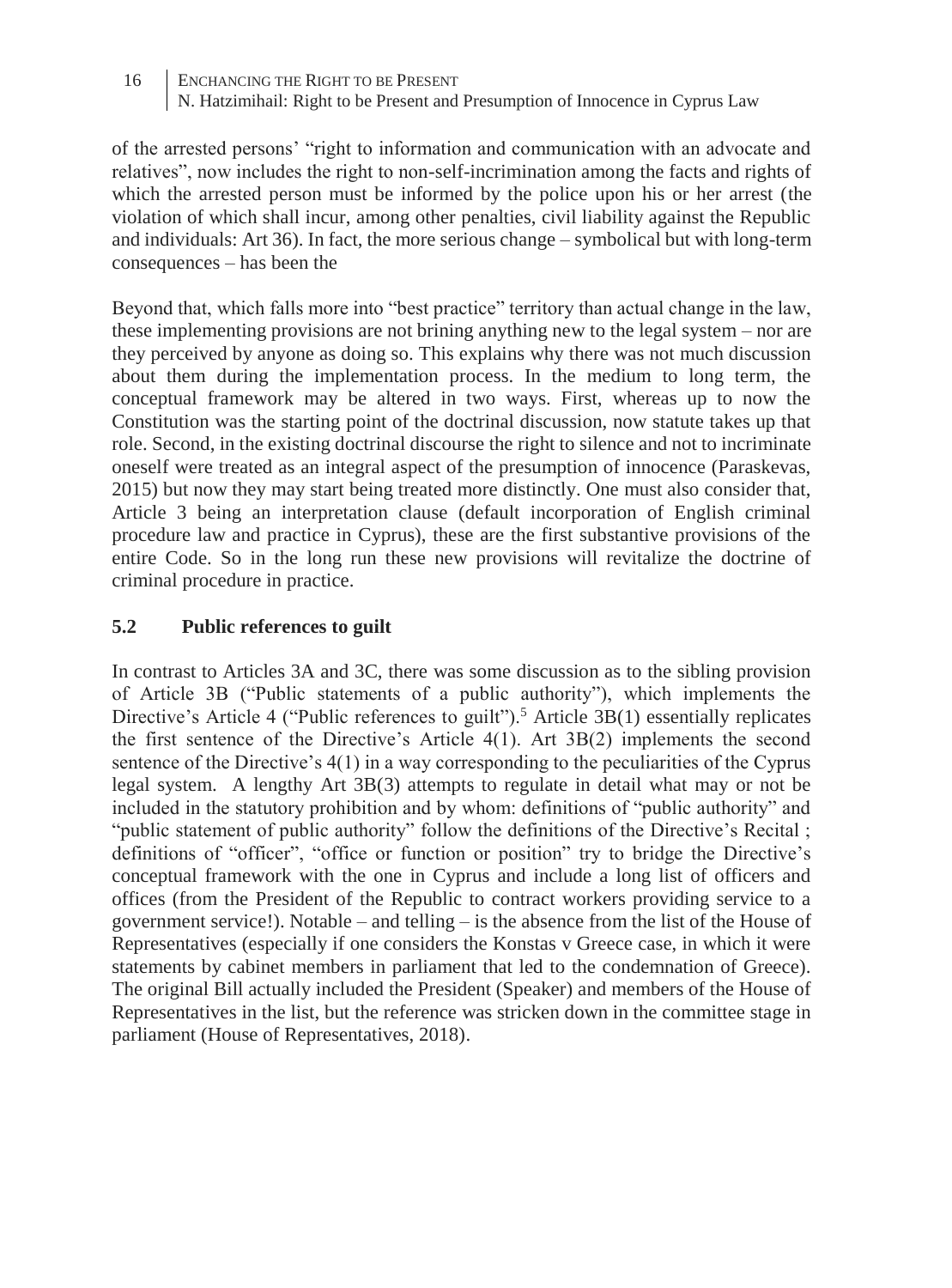#### **5.3 Right to be present and trials in absentia**

On the contrary, there was no legislative action with regard to **trial in absentia**. As was previously explained, trial in absentia is a very rare phenomenon in Cyprus criminal justice, but the courts do have the power to decide to thus proceed. The original Bill, as prepared by the Law Office of the Republic, included a provision allowing trial in absentia provided the two conditions set out in Article 8(2) of the Directive were met. In a memorandum submitted to the legislature, the Supreme Court objected by noting that such a provision would effectively eliminate the court's discretion. Such discretion is of common-law origin and is exercised with great attention and restraint, as the court's duty is to secure a fair trial: existing case law has achieved the necessary balancing between the accused person's right to be present and the general public interest of concluding trials within reasonable time, by establishing a number of factors to be taken into account. The legislature decided to omit this provision "so that the case law of Cypriot courts, which regulates adequate the court's pertinent authority, may continue to apply" (House of Representatives, 2018).

There is truth in this statement. Cyprus courts have been truly very cautious in exercising their jurisdiction in absentia, but they are jealous of guarding their discretionary power to exercise jurisdiction in extreme circumstances. The idea of such discretion meaning from the courts' inherent powers under the common law tradition finds much resonance. It is likely that an express provision replicating the Directive's conditions will have the opposite effect, i.e. that judges would feel compelled to try cases even in absentia more frequently than under the pre-existing regime.<sup>6</sup>

#### **6 Conclusion**

Compared perhaps to other, larger, Member States, Cyprus appears to have been in better shape prior to the introduction of the Directive. As a result, the Directive's legislative implementation proceeded relatively smoothly. Cyprus introduced new general provisions on the right to silence and not to incriminate oneself, which replicate the Directive's provisions but also affirm constitutional principles elaborated by the case law of the Supreme Court of Cyprus and supported by the European Convention on Human Rights. With regard to trials in absentia, it was decided that the existing common-law regime may actually be more protective of accused persons than a more formal legislative system and thus serve better the purpose of the Directive.

This state of affairs may be attributed in part to Cyprus criminal procedure following the English common law legal tradition, which adopts the system of adversarial criminal trial and places strong emphasis on the accused being present in order for the Court to obtain jurisdiction over an accused person. Cyprus is a relatively young jurisdiction but its judiciary and the legal profession have been imbued with a sense of the vitality of procedural due process. Moreover, unlike some common-law jurisdictions that place legal or financial barriers to appeal, in Cyprus appeal is readily available to the Supreme Court.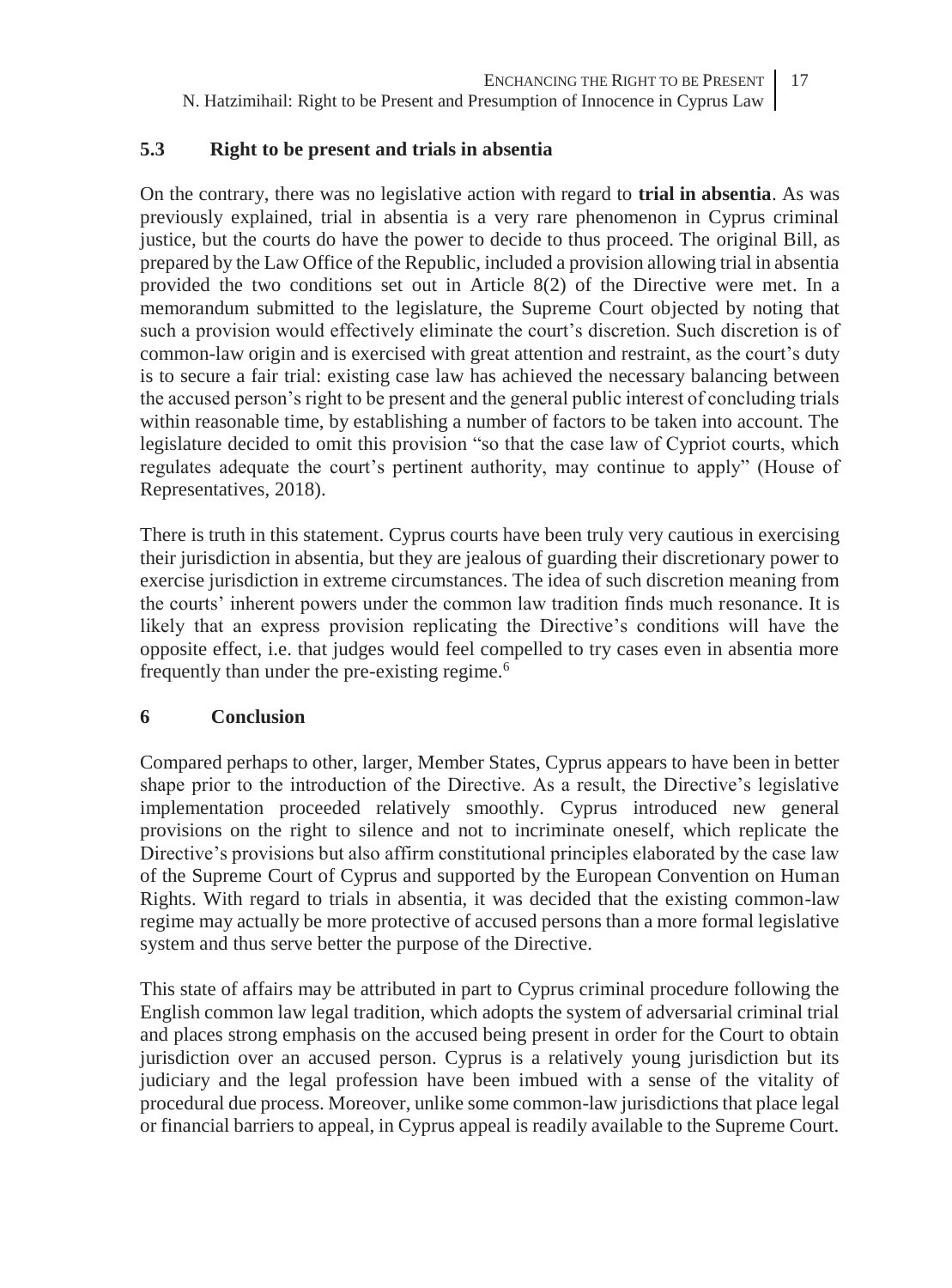Another important factor probably has to do with the fact that Cyprus is a small jurisdiction, in terms of both territory and population, with a relatively compact judicial system (and police). The population had been relatively homogeneous (which meant that the social distance between the professional elite that sits in or pleads before appellate courts and the usual suspects was not as great as in other places) and procedural abuses were relatively easy to spot and correct. Things have been of course changing, and the massive flows of lower-income immigrants from both EU Member States and third countries is beginning to challenge the system. As a result, the formal legislative enactment of the constitutional principles further elaborated by the case law comes at a very opportune time.

#### **Notes:**

<sup>1</sup> "Είναι γεγονός ότι <u>η </u>παρουσία ενός κατηγορουμένου σε μια δίκη μπορεί ταυτόχρονα να νοηθεί και *σαν δικαίωμα και σαν υποχρέωση. Η διφυής αυτή φύση διέπεται από τις αρχές που αφορούν την προστασία της έννομης τάξης η οποία καθορίζεται από την ανάγκη σεβασμού της δικαστικής διαδικασίας ως προαπαιτούμενο για την ύπαρξη της. Επίσης διέπεται από τις αρχές προστασίας του ατομικού δικαιώματος της παρουσίας ενός ατόμου σε διαδικασία που τον αφορά, ποινικής υφής, με τις συνέπειες που μπορεί αυτή να έχει"*

<sup>2</sup> The following passage from the opinion of Williams J.

*It will thus be seen that in my opinion in all cases whether of felony or misdemeanor, whether the accused be on bail or in custody, whether he be represented by counsel or not, he has a right to be present, subject only to one qualification, and that is, that he does not abuse that right. If he abuses that right for the purpose of obstructing the proceedings of the Court by unseemly, indecent, or outrageous behaviour, the Judge may have him removed and proceed with the trial in his absence, or he may discharge the jury, but subject to that qualification the right of being present remains with the accused as long as he claims it. When he waives it, then the discretion of the Judge comes into play. To take an extreme case by way of illustration: Suppose an accused person to be out on bail, to appear and take his trial for either a felony or misdemeanor, and that when his trial comes on he is found to have absconded. By so doing, I take it, the accused has clearly waived his right to be present, and the Crown might elect to go on with the trial in the prisoner's absence, but then the presiding Judge has to exercise his discretionary power; if in such a case the accused was not represented by counsel in Court, or even if he were so represented, his presence was necessary for the proper conduct of his defence by his counsel, the Judge would, I apprehend, certainly exercise his discretion by postponing the trial. In short, it seems to me that the Judge's discretion is very much at the root of the whole matter, subject to the accused's right, when he has not forfeited the right, does nothing to forfeit it, or does not waive it, to be present' ".*

<sup>3</sup> The provision is as follows:

*Άρθρο 3Α [*

*(1) Οποιοδήποτε πρόσωπο είναι ύποπτο ή κατηγορούμενο για τέλεση αξιόποινης πράξης, θεωρείται αθώο μέχρις ότου αποδειχτεί ένοχο σύμφωνα με νόμο.*

*(2) Οι διατάξεις του εδαφίου (1) του παρόντος άρθρου εφαρμόζονται σε φυσικό πρόσωπο κατά την ποινική διαδικασία, από τη στιγμή κατά την οποία αυτό είναι ύποπτο ή κατηγορούμενο για τέλεση αξιόποινης πράξης, μέχρι την ολοκλήρωση της διαδικασίας που συνίσταται στην έκδοση τελικής δικαστικής απόφασης.*

<sup>4</sup> Άρθρο 3Γ [Δικαίωμα σιωπής και δικαίωμα μη αυτοενοχοποίησης]

 *(1) Ο ύποπτος ή ο κατηγορούμενος έχει το δικαίωμα σιωπής σε ότι αφορά την αξιόποινη πράξη για την οποία είναι ύποπτος ή διώκεται.*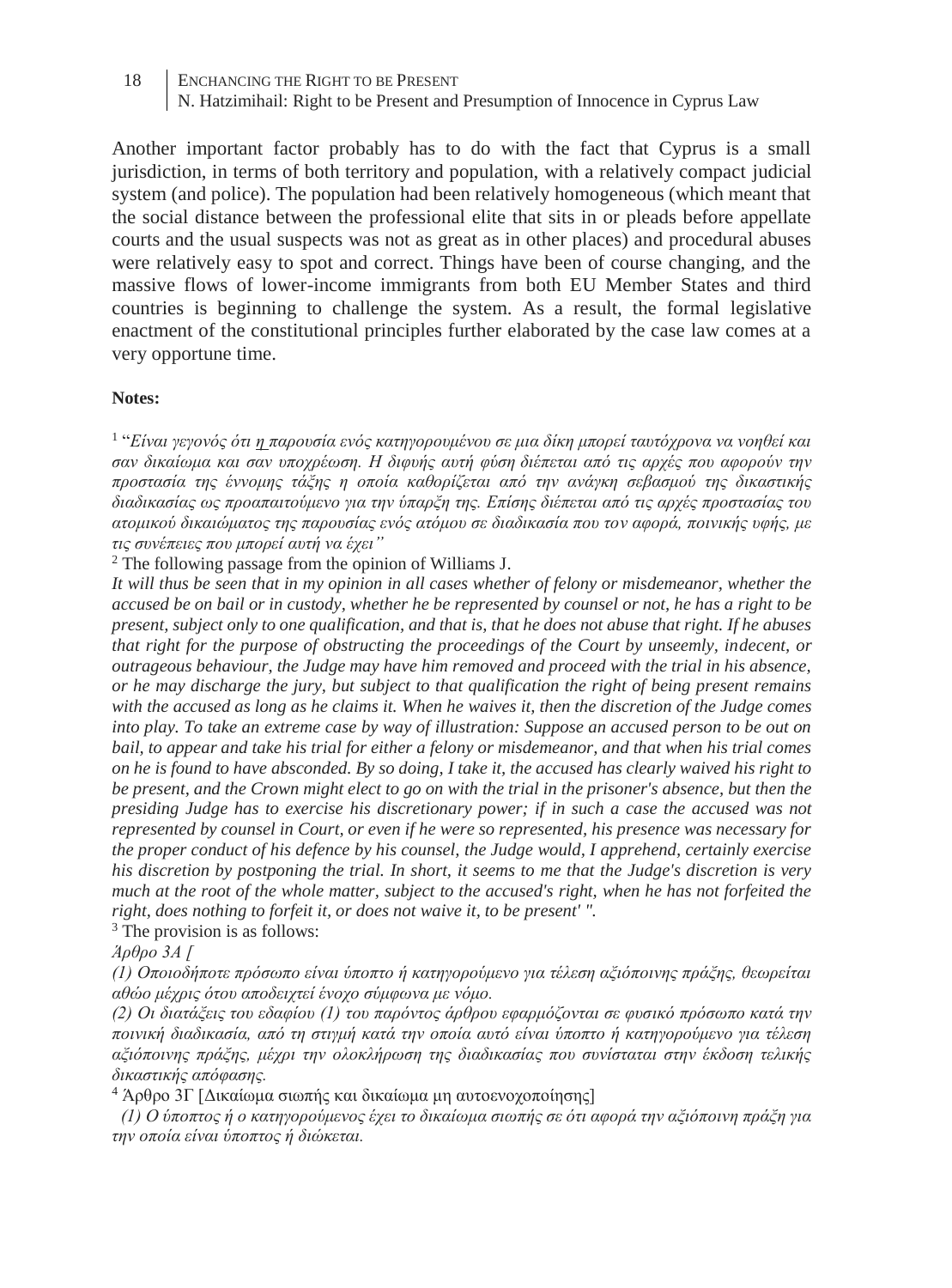#### N. Hatzimihail: Right to be Present and Presumption of Innocence in Cyprus Law

 *(2)(α) Ο ύποπτος ή ο κατηγορούμενος έχει το δικαίωμα της μη αυτοενοχοποίησης.*

*(β) Το δικαίωμα της μη αυτοενοχοποίησης συνίσταται στη μη υποχρέωση του υπόπτου ή κατηγορουμένου να προσκομίσει αποδεικτικά στοιχεία ή έγγραφα ή να παράσχει πληροφορίες που μπορεί να οδηγήσουν στην αυτοενοχοποίησή του, όταν αυτός καλείται να προβεί σε δήλωση ή να απαντήσει σε ερωτήσεις.*

*(γ) Η άσκηση του δικαιώματος της μη αυτοενοχοποίησης δεν εμποδίζει τις αρμόδιες αρχές από τη συγκέντρωση αποδεικτικών στοιχείων τα οποία μπορούν να ληφθούν νόμιμα από τον ύποπτο ή κατηγορούμενο μέσω άσκησης εξουσιών νόμιμου καταναγκασμού και τα οποία υφίστανται ανεξάρτητα από τη βούληση του υπόπτου ή κατηγορουμένου.*

 *(3) Η άσκηση από τον ύποπτο ή κατηγορούμενο του δικαιώματος σιωπής ή/και της μη αυτοενοχοποίησης δεν χρησιμοποιείται εναντίον του ούτε θεωρείται από μόνη της απόδειξη ότι ο ύποπτος ή ο κατηγορούμενος έχει διαπράξει την αξιόποινη πράξη:*

*Νοείται ότι οι διατάξεις του παρόντος εδαφίου δεν επηρεάζουν τις διατάξεις του περί Αποδείξεως Νόμου αναφορικά με την εκτίμηση των αποδεικτικών στοιχείων από τα δικαστήρια.*

<sup>5</sup> Άρθρο 3Β [Δημόσιες δηλώσεις δημόσιας αρχής]

*(1) Τηρουμένων των διατάξεων του εδαφίου (2), μέχρι την έκδοση τελικής απόφασης για την ενοχή ύποπτου ή κατηγορούμενου προσώπου, δεν επιτρέπεται σε δημόσια δήλωση δημόσιας αρχής και σε δικαστική απόφαση, με εξαίρεση τις τελικές δικαστικές αποφάσεις περί της ενοχής, το ύποπτο ή κατηγορούμενο πρόσωπο να αναφέρεται ως ένοχο.*

*(2) Οι διατάξεις του εδαφίου (1) -*

*(α) Δεν επηρεάζουν τη συνταγματική εξουσία του Γενικού Εισαγγελέα της Δημοκρατίας να κινεί, να διεξάγει, να επιλαμβάνεται και να συνεχίζει ή να διακόπτει οποιαδήποτε διαδικασία ή να διατάσσει δίωξη εναντίον οποιουδήποτε προσώπου στη Δημοκρατία για οποιοδήποτε αδίκημα,*

*(β) δεν επηρεάζουν τις προκαταρκτικές ή/και ενδιάμεσες αποφάσεις που λαμβάνονται από δικαστικές ή/και αστυνομικές αρχές και βασίζονται σε υπόνοιες, ενδείξεις και/ή ενοχοποιητικά στοιχεία και δεν εμποδίζουν τις δημόσιες αρχές να προβαίνουν σε δημόσια μετάδοση πληροφοριών σχετικά με την ποινική διαδικασία, όταν αυτό είναι απολύτως απαραίτητο για λόγους σχετικούς με την ποινική έρευνα ή το δημόσιο συμφέρον.*

*(3) Για τους σκοπούς του παρόντος άρθρου-*

*«δημόσια αρχή» σημαίνει οποιαδήποτε από τα ακόλουθα πρόσωπα, αρχές ή δικαστήρια:*

*(α) Αστυνομικές αρχές και πρόσωπα που διεξάγουν ανακρίσεις·*

*(β) δικαστήριο που ασκεί ποινική δικαιοδοσία· και*

*(γ) οποιοδήποτε κρατικό αξιωματούχο·*

*«αξιωματούχος» σημαίνει πρόσωπο το οποίο αναλαμβάνει ή ανέλαβε οποιοδήποτε λειτούργημα, αξίωμα ή θέση·*

*«δημόσια δήλωση δημόσιας αρχής» σημαίνει οποιαδήποτε δημόσια δήλωση που αναφέρεται σε ύποπτο ή κατηγορούμενο πρόσωπο ως ένοχο και η οποία προέρχεται από δημόσια αρχή ως ορίζεται στο παρόν άρθρο·*

*«λειτούργημα ή αξίωμα ή θέση» σημαίνει οποιοδήποτε λειτούργημα ή αξίωμα ή θέση για τα οποία ο μισθός ή η αντιμισθία ή η αποζημίωση ή η χορηγία καταβάλλεται από τη Δημοκρατία ή από νομικό πρόσωπο δημοσίου δικαίου ή οργανισμό δημοσίου δικαίου, και περιλαμβάνει-*

*(α) τον Πρόεδρο της Δημοκρατίας,*

*(β) το Γενικό Εισαγγελέα της Δημοκρατίας,*

*(γ) το Βοηθό Γενικού Εισαγγελέα της Δημοκρατίας,*

*(δ) τον Πρόεδρο του Ανωτάτου Δικαστηρίου,*

*(ε) δικαστή του Ανωτάτου Δικαστηρίου,*

*(στ) το Γενικό Ελεγκτή,*

*(ζ) το Βοηθό Γενικού Ελεγκτή,*

*(η) το Διοικητή της Κεντρικής Τράπεζας της Κύπρου,*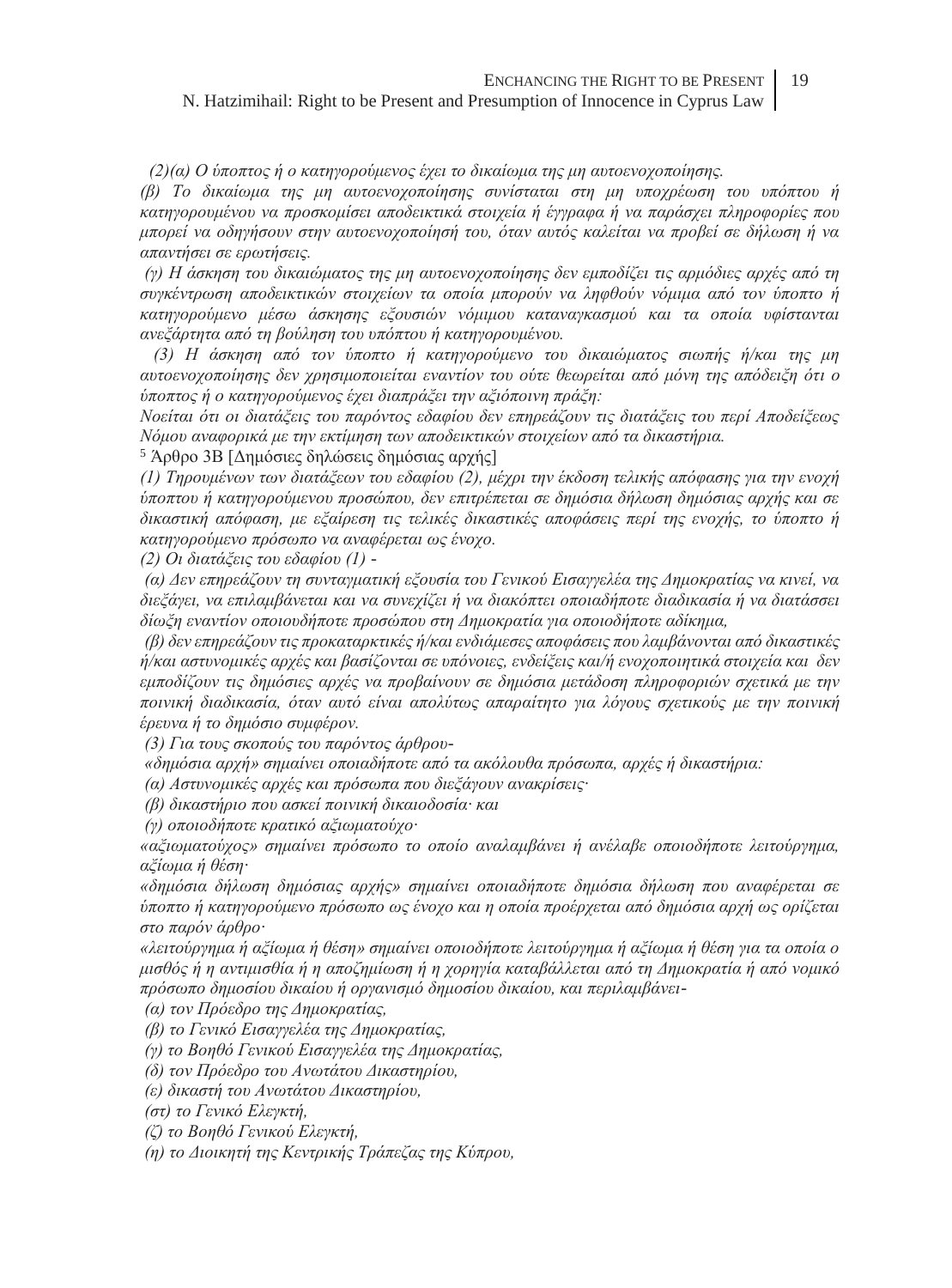*(θ) το Γενικό Λογιστή,*

*(ι) το Βοηθό Γενικού Λογιστή,*

*(ια) Υπουργό,*

*(ιβ) Υφυπουργό,*

*(ιγ) τον Κυβερνητικό Εκπρόσωπο,*

*(ιδ) πρόσωπο που εργάζεται με σύμβαση εργοδότησης για αγορά υπηρεσιών σε κυβερνητική υπηρεσία,*

*(ιε) πρόσωπο που κατέχει θέση Επιτρόπου ή Εφόρου ή Προέδρου ή Μέλους Αρχής ή άλλου Σώματος ή άλλου αξιωματούχου και του οποίου το λειτούργημα ή αξίωμα ή θέση προβλέπεται ή καθιδρύεται δυνάμει του Συντάγματος ή οποιουδήποτε νόμου της Δημοκρατίας.*

<sup>6</sup> This assumption is confirmed both by interviews with experienced members of the legal profession and by the analysis of judicial behaviour of at least one author of this study.

#### **References:**

#### **Case Law**

Supreme Court of Cyprus Andrrea "Psyllas" v Republic (2003) 2 ΑΑΔ 353 Attorney-General v Spanias (1993) 2 AAD 384 Charalambous v. The Police, (1974) 2 CLR 67 *Costis Panayi Kefalos v. The Queen,* 19 C.L.R. 121 Georgiou v Fytoria Solomou Ltd (2015) 2 AAD \_\_\_ Gregoriou v Registration Board of Real Estate Agents (2016) 2 AAD \_\_\_ Kirkos v Cyprus Securities Commission (2006) Kyriakides v Lumian Ltd (2000) 2 AAD 343 *Merthodja v. Police* (1987) 2 C.L.R. 227 *Nikolaides v Police* (1999) 1 AAD 551 *Parpas v. Republic* (1988) 2 C.L.R. 5 *Police v. Chrysanthou,* 15 C.L.R. 50 *President of the Republic v House of Representatives* (1994) 3 ΑΑΔ 1 *Republic v Avraamidou* (2004) 2 ΑΑΔ 51 *Republic v Demetriades* [1973] 2 C.L.R. 289 Socratis, alias Kokkalos v. The Police (1967) 2 CLR 26 *Stamataris And Another v Police* (1983) 2 C.L.R. 107 Yannidis v Police (2002) 2 ΑΑΔ 143 Assizes Court Republic v Uddin ECLI:CY:KDLEF:2017:B\_\_ English case law *R v. Abrahams* (1895) 21 V.L.R. 343 R. v. Jones (R.E.W.) (No. 2) (1972) 2 All E.R. 731 R. v. O'Nione (1986) Crim. L.R. 342 (C.A.) European Court of Human Rights Allen v. United Kingdom, No. 18837/06, 30/03/2010 Colozza v. Italy, No. 9024/80, 12/02/1985 Duda v. Poland, No. 67016/01, 19/12/2006 E.M.K. v. Bulgaria, 2005, No. 43231/98, 18/01/2005 Farhad Aliyev v. Azerbaijan, No. 37138/06, 09/11/2010